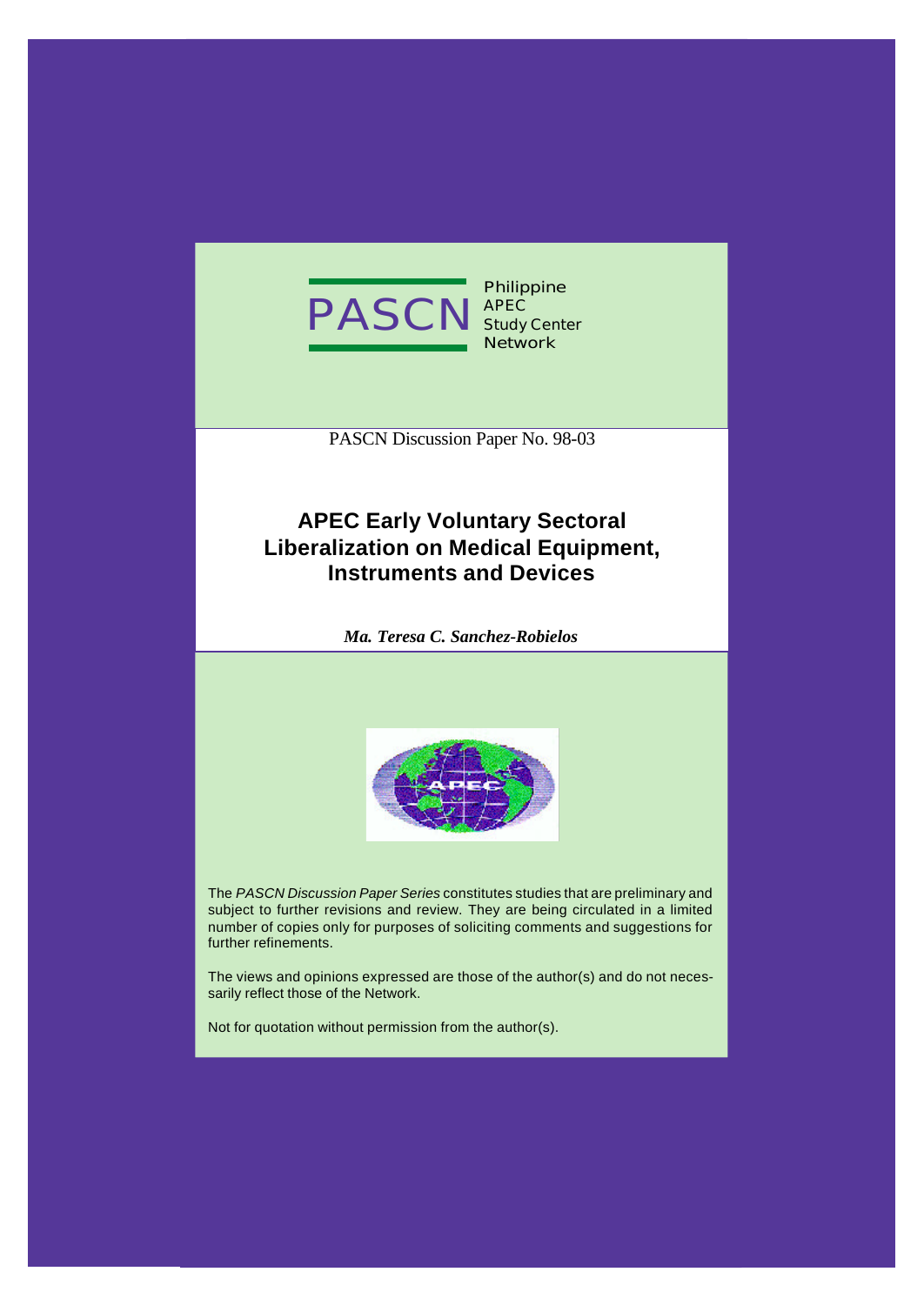

PHILIPPINE **APEC STUDY CENTER NETWORK** 

PASCN Discussion Paper No. 98-03

# **APEC Early Voluntary Sectoral Liberalization on Medical Equipment, Instruments and Devices**

Ma. Teresa C. Sanchez-Robielos

November 1998

The PASCN Discussion Paper Series constitutes studies that are preliminary and subject to further revisions and review. They are being circulated in a limited number of copies only for purposes of soliciting comments and suggestions for further refinements.

The views and opinions expressed are those of the author(s) and do not necessarily reflect those of the Network.

Not for quotation without permission from the author(s) and the Network.

For comments, suggestions or further inquiries please contact:

The PASCN Secretariat Philippine Institute for Development Studies NEDA sa Makati Building, 106 Amorsolo Street Legaspi Village, Makati City, Philippines Tel Nos: 893-9588 and 892-5817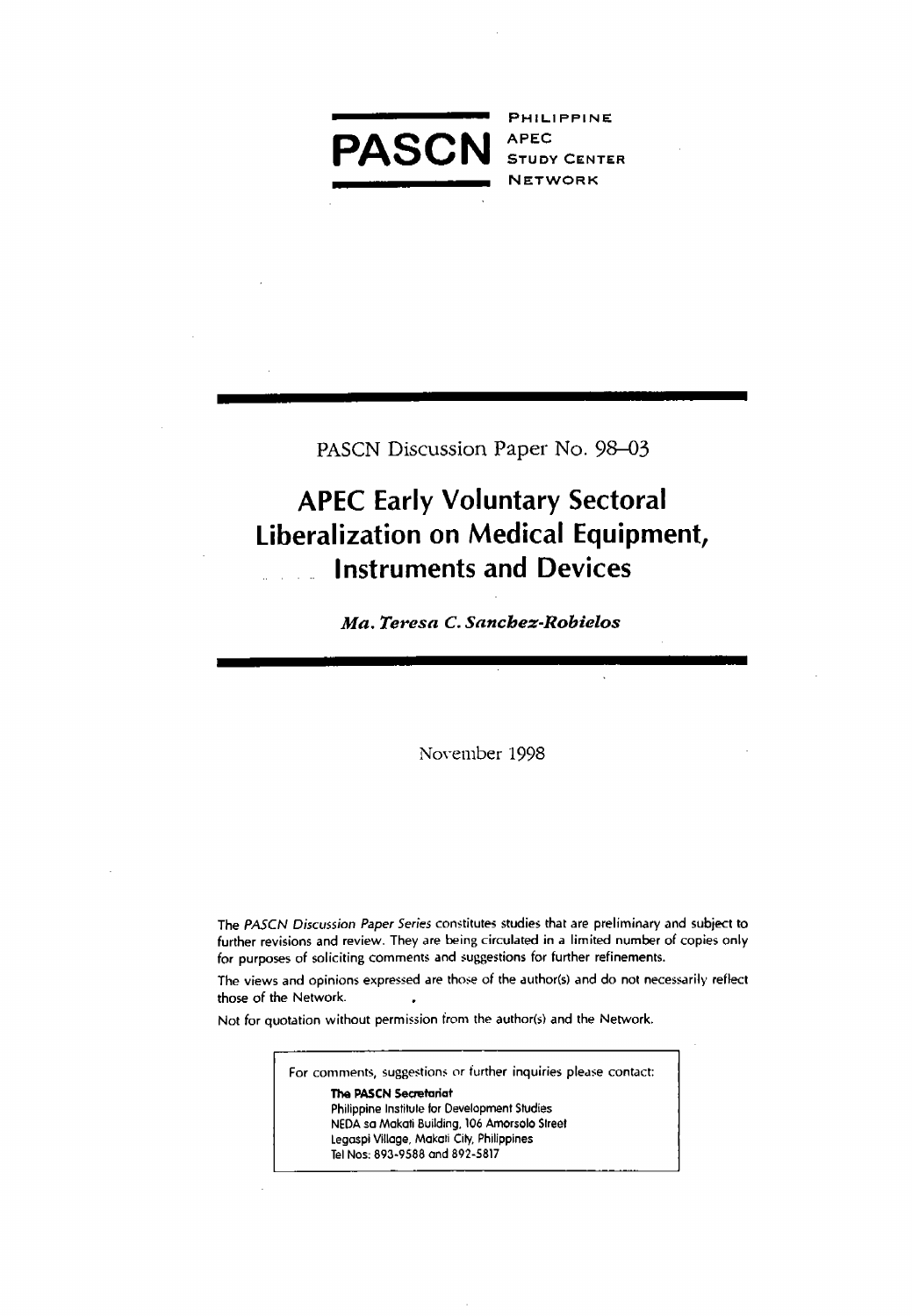### **APEC Early Voluntary Sectoral Liberalization on Medical Equipment, Instruments, and Devices**

Maria Teresa C. Sanchez<sup>1</sup>

#### **Sector Definition and Coverage**

**T**he m**edical equi**p**ment**, **instrument, and device secto**r **covers t**he m**anufac**t**urers and trade**r**s of instruments, appara**t**us**\_ **or contriv**an**ces, including t**h**eir co**m**ponen**ts**, parts, and accesso**r**ie**s, al**l of** wh**ic**h h**ave intend**e**d for us**e **in** th**e diagnosis**, **cure**, **mitigation,** treatment, or prevention of disease in man or animals; or to affect the structure or any f**unction of** th**e** b**ody of** m**an o**r **ani**m**al**s. 2 **T**h**e m**e**dical equipment and instruments sector includes products suc**h **as** b**lood pr**e**ssure app**ar**atus**, **eye-examining instrumen**t**s and ap**p**ara**t**us, int**r**avenous apparatus**, **surgical instruments, dental** e**quipm**e**n**t, **CAT-scans**, **X**ray equipment, electromedical equipment, and in vitro diagnostic substances. The scope h**as** b**e**e**n** e**xpanded** t**o includ**e **ot**h**e**r **scientific instru**me**n**ts **suc**h **a**s h**ydro**meter**s, t**he**r**m**o**mete**rs,** bar**o**m**e**t**e**rs**, in**st**ru**me**n**t**s** an**d appara**t**us** f**or measuring or c**he**cking**, **o**s**cillo**s**co**pe**s**, **and spectrum analyze**r**s**. **T**he **product cove**r**age is g**e**n**er**ally classifi**e**d under t**he f**ollo**w**ing HS catego**r**ies** (**s**ee **Ta**b**le 1**).

| <b>HS Code</b> | Product                                                       |
|----------------|---------------------------------------------------------------|
| 2844.40        | In vitro and in vivo diagnostic substances                    |
| 3822           | Composite reagents                                            |
| 8419.20        | Medical sterilizers                                           |
| ex85438985     | Nerve stimulating equipment                                   |
| 8713; 8714.20  | Invalid carriages and parts                                   |
| 9018           | Surgical and medical instruments                              |
| 9019           | Electromedical and electrotherapeutic apparatus               |
| 9021           | Orthopedic, prosthetic and surgical appliances and supplies   |
| 9022           | X-ray apparatus, tubes and related irradiation apparatus      |
| 9023           | Instruments, apparatus and models, designed for demonstration |
| 9024           | Machines and appliances for testing                           |
| 9025           | Hydrometers, thermometers, barometers                         |
| 9026           | Instruments and apparatus for measuring or checking           |
| 9027           | Instruments and apparatus for physical or chemical analysis   |
| 9028           | Gas, liquid, or electricity supply or production meters       |
| 9030           | Oscilloscopes, spectrum analyzers, and other instruments      |
| 9031           | Measuring or checking instruments, n.e.s.                     |
| 9032           | Automatic regulating or controlling instruments               |

## **Table 1. Product Coverage: Medical Equipment, Instruments, and Devices**

Econo**m**ist V, **P**hilippine Institute for Developm*e*nt Studies(PIDS)

<sup>+-</sup> R*A* 37*2*0*,* Ch**a**pter V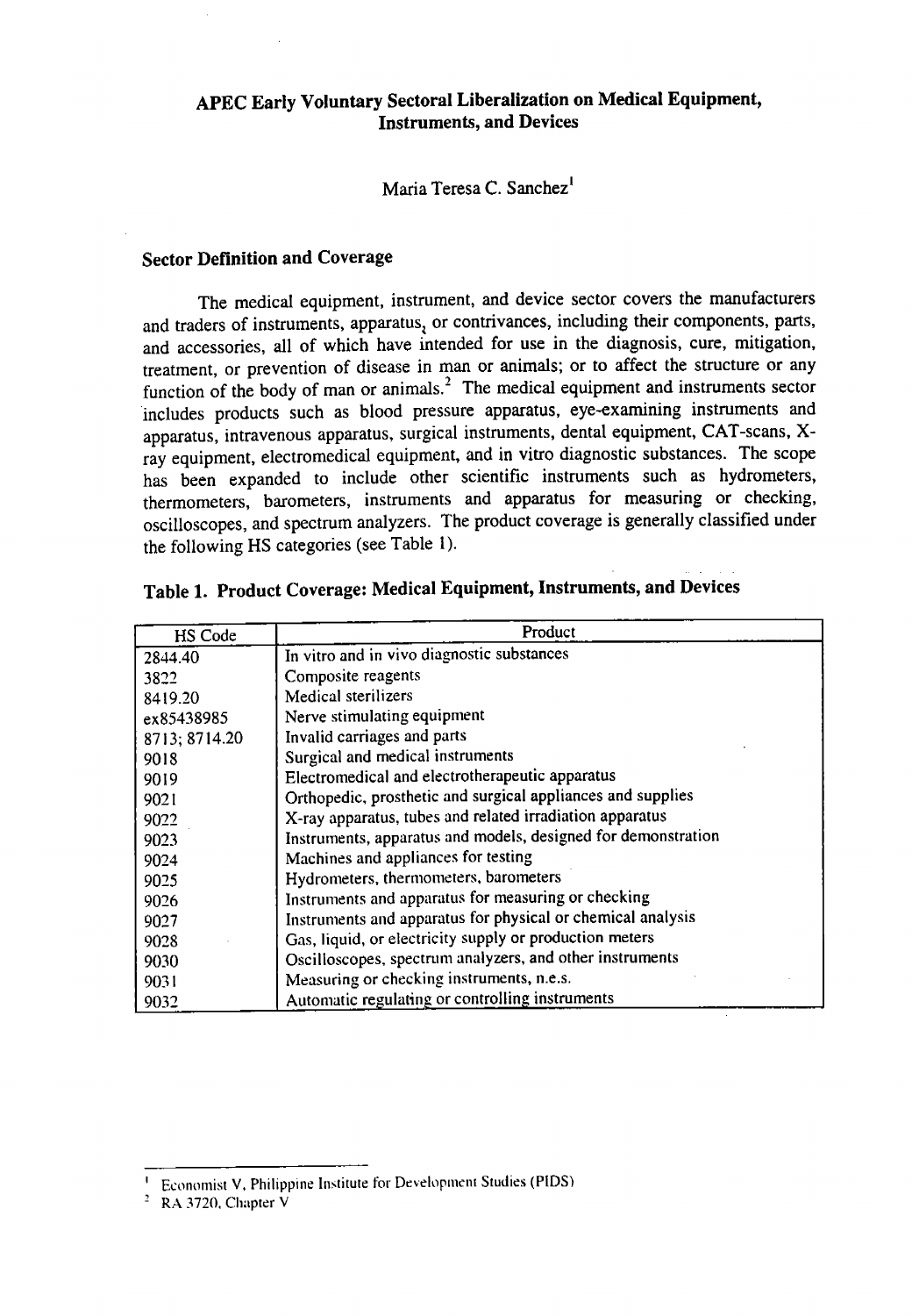#### S**ectoral Profile**

**Only fe**w p**lay**er**s in t**he **sector are g**e**n**e**rally dom**i**na**t**ed** b**y affiliate**s **of** m**ul**t**inational** c**o**m**panies lik**e **Jo**h**n**s**on & Jo**h**nson**, **Abbo**t**t Labora**t**ories**, **Bo**eh**ring**e**r** Mannheim, and B. Braun Medical Supplies. The number of new entrants into the sector has grown to an average of 5 per year since 1991 (see Table 2). As of 1996, there were 36 m**edical device manufa**c**turersand 11 medical devic**e **tradersin** th**e coun**t**ry. Tw**e**nty-**tw**o m**e**dical devi**ce m**anufac**t**urers opera**te **in** the **NC**R, 5 **in** Re**gion 7**, **2 in** R**egion 8**, **and 1 in** R**egion 11**. **On t**he **o**the**r** h**and**, **all** the **medical d**e**vice** t**radersar**e **located in** the **NC**R. **T**h**e** concentration of these manufacturers and traders in the NCR can be attributed to market **proximi**t**y and acce**ss**i**b**ili**t**y o**f **i**mp**roved infras**t**ruc**t**ur**e **facili**t**i**e**s in t**he **area.**

**T**he mark**e**t **d**eman**d for** m**edic**al **equipm**e**n**t, **ins**tr**u**me**nts**, **and d**e**vic**e**s** c**om**es **mainly f**r**om private and gove**r**nment** h**o**s**pi**tal**s and diagnos**tic **labora**t**ories** (**s**ee **Ta**b**le 3**). In 1995 there were 1,689 hospitals in the country, 1,100 of which were privately owned wh**ile** 5**89** w**er**e r**un** b**y** the **gove**rnm**en**t. **Private** h**ospi**t**als acquire m**e**di**c**al equipmen**t, **in**s**tru**m**en**ts **and d***e***vices t**h**roug**h **sal**es **negotia**t**ion** whi**le gov**ernm**en**t h**ospitals follo**w **mandated** b**idding** p**rocedure**s. **On t**h**e aggr**e**ga**t**e**, **t**h**e unit s**al**es** t**o gove**r**nment** h**ospi**t**als** are **large**r **t**h**an t**h**os***e* **made** t**o** p**riva**t**e** h**ospitals because** the **form**er h**ave large**r be**d ca**p**acities and a gr**e**a**t**er num**b**e**r **of** p**a**t**ien**t**s w**h**o undergo surgical procedures**.

|                                               | 1991 | 1992 | 1993 | 1994 | 1995 |
|-----------------------------------------------|------|------|------|------|------|
| a. Manufacturers of<br><b>Medical Devices</b> |      |      |      |      |      |
| b. Traders of Medical<br>Devices              | 2    |      |      |      |      |

|  |  | Table 2. Number of Manufacturers and Traders of New Medical Devices |  |  |
|--|--|---------------------------------------------------------------------|--|--|
|  |  |                                                                     |  |  |

**;**ource: *Philippb*\_*e Statistical Yearbook 1997*

The medical eq**u**ipment, instruments, **a**nd devices sector is a highly technologydriven industry. Advances in science and technology have caused a rapid turnover of products. These on top of the demand for health care and surgery. Since there are very few local m**a**nufacturers of these products and most of suppliers are affiliates of multinational companies abroad, the demand for the products is satisfied mostly through imports. Table 4 shows the distribution and import growth rate of medical equipment*,* instruments, and devices for the period 1994-1995. The imports of these products grew considerably during the two-year period. Major sources of the imports include the United St**a**tes*,* Jap**a**n, T**a**iw**a**n, Hongkong, Sing**a**pore, South Korea, Australia, and Germ**a**ny.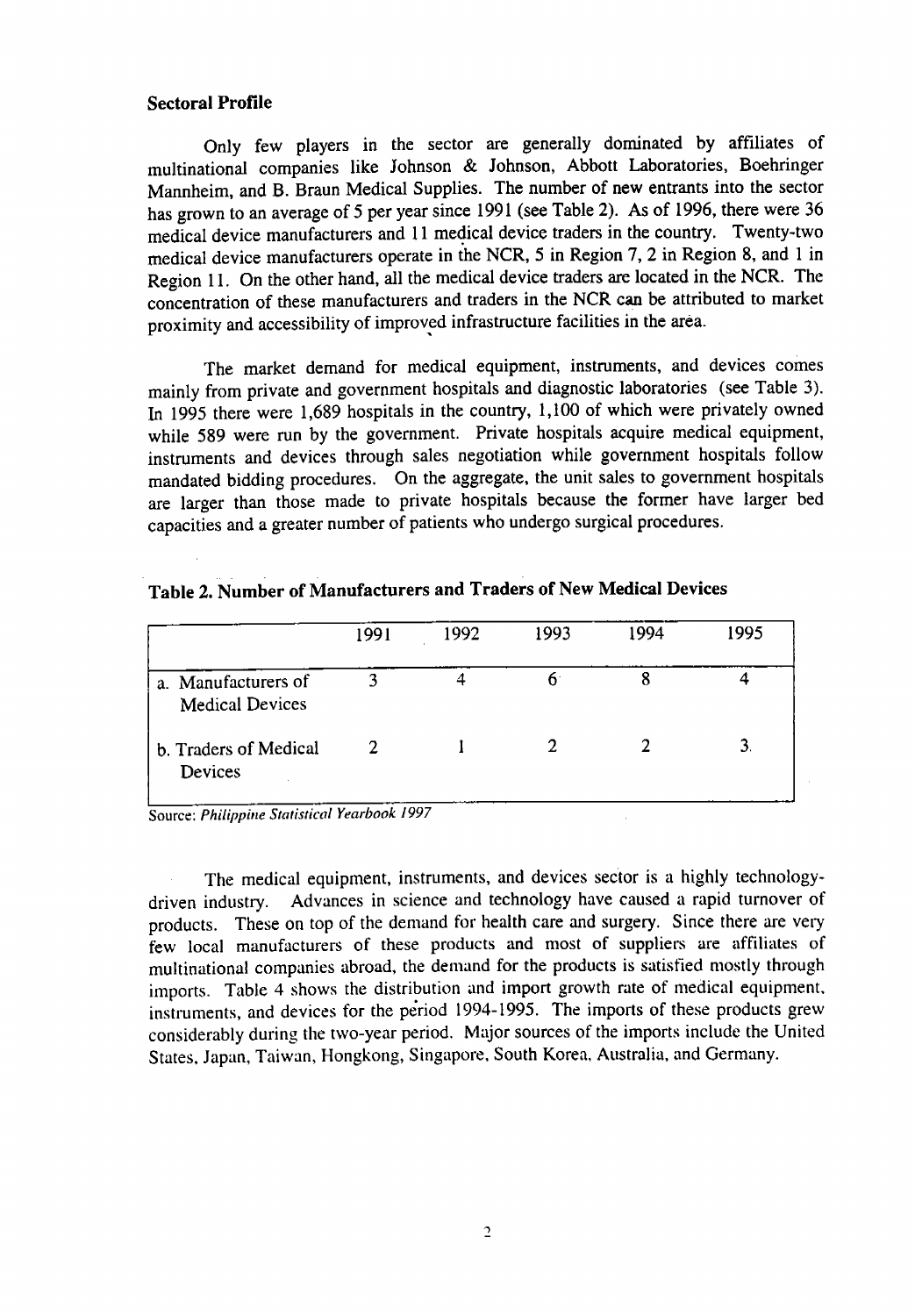| Region      |       | Hospitals |       | Diagnostic<br>Laboratories |
|-------------|-------|-----------|-------|----------------------------|
|             | Total | Private   | Gov't |                            |
| Phil        | 1,700 | 1,100     | 589   | 1,446                      |
| <b>NCR</b>  | 168   | 126       | 42    | 371                        |
| CAR         | 56    | 28        | 28    | 52                         |
| Region 1    | 107   | 73        | 34    | 32                         |
| Region 2    | 77    | 41        | 36    | 50                         |
| Region 3    | 159   | 114       | 45    | 165                        |
| Region 4    | 249   | 156       | 93    | 211                        |
| Region 5    | 139   | 91        | 48    | 61                         |
| Region 6    | 80    | 30        | 50    | 103                        |
| Region 7    | 94    | 50        | 44    | 64                         |
| Region 8    | 74    | 26        | 48    | 58                         |
| Region 9    | 80    | 50        | 30    | 36                         |
| Region 10   | 92    | 73        | 19    | 90                         |
| Region 11   | 169   | 145       | 24    | 86                         |
| Region 12   | 87    | 74        | 13    | 67                         |
| Caraga      | 40    | 24        | 16    |                            |
| <b>ARMM</b> | 29    | 10        | 19    |                            |

## Table 3. Number and Regional Distribution of Private and Government Health **Facilities in 1995**

Source: Philippine Statistical Yearbook, 1997

#### **Sectoral Issues and Concerns**

#### **Valuation**

The customs valuation of products is based on the export price rather than on the transactions price. Different sources of like products can have different export values. Tariff duties on medical equipment, instruments, and devices are based on export prices which area about 20 to 70 percent higher than the transactions price. Thus, the suppliers and traders of these products pass the added cost to consumers. The process of valuation increases the cost of the product even if tariff is reduced to 3 percent.

#### **Processing and Registration**

The SGS processing of shipments can take 2 weeks to one month to complete. This unwarranted delay shortens the shelf life of some highly critical products by as much as 50 percent.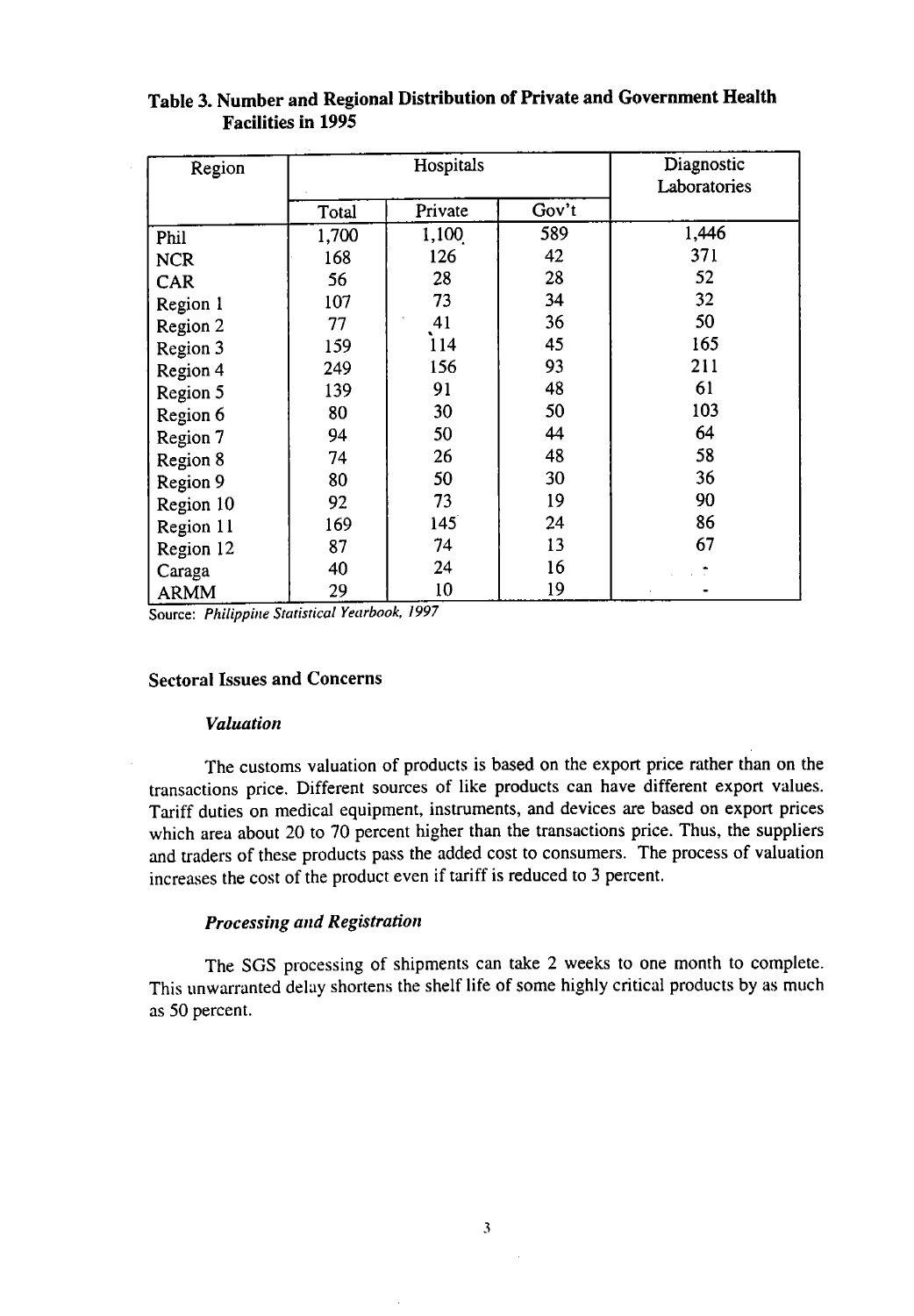## Table 4. Distribution and Percent Change of Philippine Imports of Medical Equipment and Instruments, 1994-95

 $\sim$   $\sim$ 

|         |                                                       | FOB Value (Dollars) |             | % Change | Top Three                                 |  |  |
|---------|-------------------------------------------------------|---------------------|-------------|----------|-------------------------------------------|--|--|
|         |                                                       | 1994                | 1995        | 1994-95  | Sources :                                 |  |  |
| 87      | Professional, scientific                              | 167,251,291         | 212,637,991 | $27.1$   |                                           |  |  |
|         | instruments and apparatus                             |                     |             |          |                                           |  |  |
| 871     | Optical instruments and appatus,                      | 8,693,082           | 13,405,175  | 54.2     |                                           |  |  |
|         | nes                                                   |                     |             |          |                                           |  |  |
| 872     | Instrument and appliance, dental/                     | 35,745,094          | 39,390,908  | 10.2     | Japan, Taiwan, US                         |  |  |
|         | other purposes                                        |                     |             |          |                                           |  |  |
| 8721909 | Other dental instruments, appliance<br>and parts      | 1,141,222           | 1,559,445   | 36.6     | Hongkong, South Korea, US                 |  |  |
| 8722101 | Syringes, with or without needles,                    | 2,106,567           | 2,077,393   | (1.4)    | Japan, Hongkong, Singapore                |  |  |
|         | of any material                                       |                     |             |          |                                           |  |  |
| 8722102 | Tubular metal needles & needles<br>for sutures        | 609,548             | 1,041,032   | 70.8     | Japan, Singapore, Belgium,<br>South Korea |  |  |
| 8722109 | Other needles; catheters, cannulae<br>& the like      | 6,521,030           | 5,771,988   | (11.5)   | Singapore, Japan, US                      |  |  |
| 8722902 | Kidney coil dialysers & blood serum                   | 322,422             | 380,524     | 18.0     | Australia, Malaysia, Singapore            |  |  |
| 8722903 | Artificial incubators for babies                      | 18,344              | 28,689      | 56.4     | Japan, US, Germany                        |  |  |
| 8722909 | Other medical, surgical & veterinary                  | 18,154,144          | 18,437,288  | 1.6      | US, South Korea, Malaysia                 |  |  |
|         | instruments & appliances, nes                         |                     |             |          |                                           |  |  |
| 8722918 | Other parts & accessories for medi-                   | 2,321,182           | 2,578,630   | 11.1     | US, Malaysia, Japan                       |  |  |
|         | cal, surgical & vet intruments & app                  |                     |             |          |                                           |  |  |
| 8723101 | Mechano-therapy appliances                            | 27,240              | 108,556     | 298.5    | Taiwan, US, South Korea                   |  |  |
| 8723102 | Message apparatus                                     | 396,832             | 568,470     | 43.3     | Taiwan, Proc, Hongkong                    |  |  |
| 8723103 | Psychological aptitute-testing                        |                     | 9,046       |          |                                           |  |  |
|         | apparatus                                             |                     |             |          |                                           |  |  |
| 8723111 | Parts & accessories mechano-                          | 37,203              | 168,372     | 352.6    | Taiwan, Korea, Netherlands                |  |  |
|         | therapy, massage, psycho ap-<br>testing apparatus     |                     |             |          |                                           |  |  |
| 8723301 | Ozone-/oxygen-/aerosol therapy                        | 2,037,029           | 1,997,159   | (2.0)    | US, Australia, Japan                      |  |  |
|         | artificial respiration                                |                     |             |          |                                           |  |  |
| 8723302 | Parts of ozone therapy, aerosol                       |                     | 896,470     |          |                                           |  |  |
|         | therapy artificial therapy respirato-<br>ry apparatus |                     |             |          |                                           |  |  |
|         | Other breathing appliances                            | 212,155             | 433,302     | 104.2    |                                           |  |  |
| 8723501 | & gas mask                                            |                     |             |          | US, Taiwan, Australia                     |  |  |
| 8723508 | Parts & accessories of instruments                    | 123,716             | 990,315     | 700.5    |                                           |  |  |
|         | & apparatus for breathing app.                        |                     |             |          | Australia, Taiwan, US                     |  |  |
|         | & gas mask                                            |                     |             |          |                                           |  |  |

 $\mathcal{A}^{\mathcal{A}}$ 

 $\hat{\mathcal{L}}$ 

 $\hat{\mathcal{A}}$ 

Source: Foreign Trade Statistics, NSO.

 $\hat{\boldsymbol{\theta}}$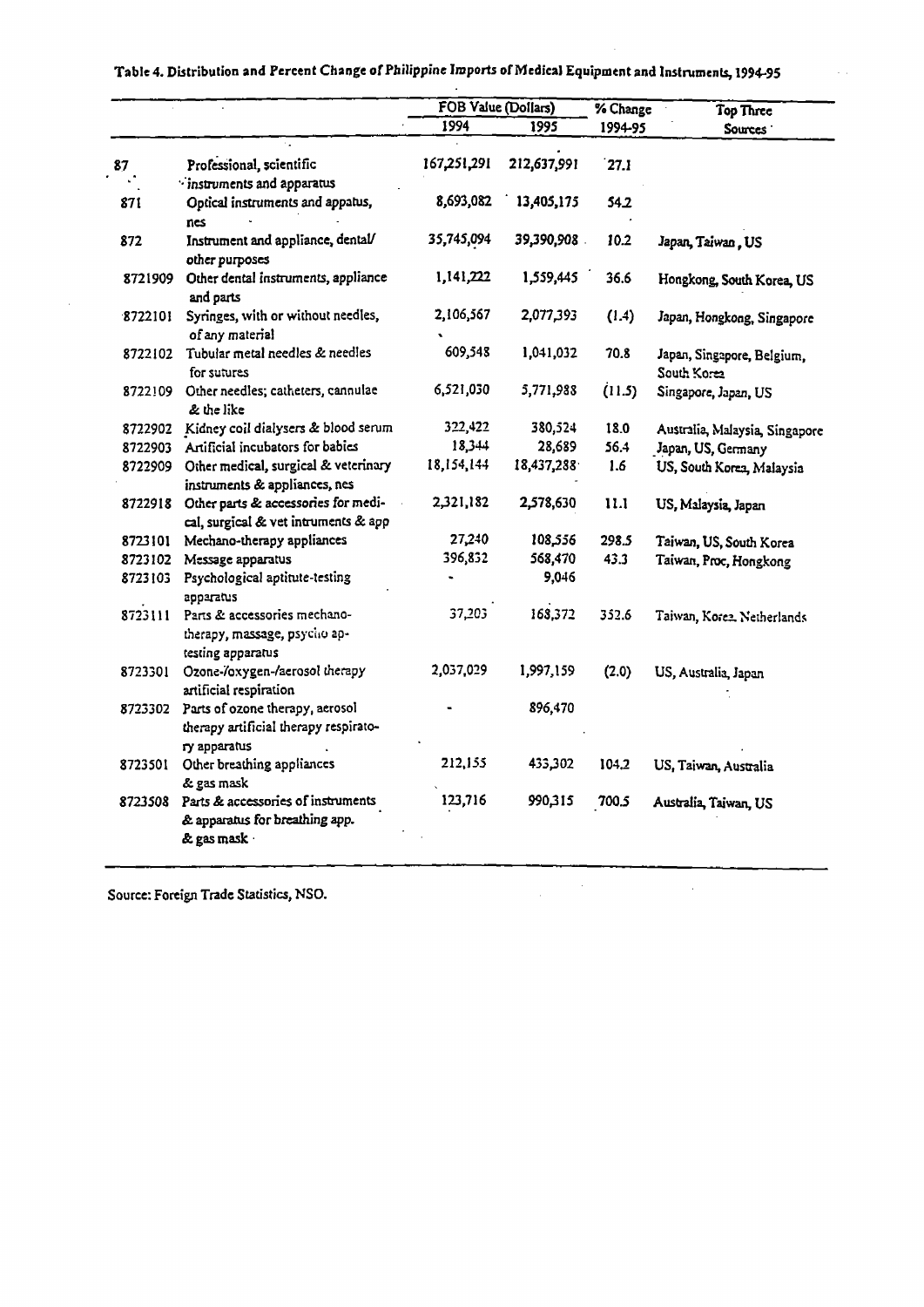Most of the suppliers and traders of medical equipment, instruments, and devices do not carry huge inventory because of the following reasons:

- a. Since most of the sector's products ar**e** bidded at government levels, supplies and traders ran the risk of losing out to other players.
- b. The unwarranted delays in the SGS processing adversely affect the capacity of the traders and manufacturers to supply. In most cases, the traders and manufacturers are penalized by government hospitals due to delayed deliveries.

The Bureau of Food and Drugs plays a critical role in the registration and certification of products under the sector. But poor facilities and inadequate staff prevent it from discharging its functions with utmost efficiency. Besides being undermanned, the agency's lean staff lacks the necessary training in the registration of medical equipment, instruments, and devices.

The BFAD's stringent certification requirements impose higher cost on the manufacturers and traders. For instance, the agency requires firms to submit at least 10 samples of each product for testing when most of these items have already been certified in their countries of origin. What the BFAD has to do is establish reciprocity with the originating countries and recognize their certification of the products.

To fast track the BFAD registration processing, the agency must be equipped with the necessary facilities for testing and training of the technical people. A bigger budget is needed to support these undertakings.

#### *Classification*

Certain products may need to be reclassified at their 8-digit disaggregation. Some products are classified under a different grouping because classification is based on the materials used. For instance, the surgical gowns which are made of paper are classified under toilet paper and similar paper because they are made of paper and thus have a tariff rate of 20 percent. However, a surgical gown is a medical device or supply used in However, a surgical gown is a medical device or supply used in surgery whose basic objective is to prevent infection.

#### *Implications of Higher Cost*

The high cost of some disposable medical devices presently on the 10 percent duty will force hospit**a**ls and clinics to recycle. This could have dire implications on the efficacy and quality of medical services and may put the life of medical patients at high risk.

#### L**ike**l**y I**m**pact of** E**VSL o**n th**e Sect**o**r**

He**a**lth c**a**re is **a**n important b**a**si**c** soci**a**l infr**a**structure in the country. However**,** the Filipinos are not spending enough for health care. Total health care expenditure in the co**u**ntry is less than 1 percent of GDP, one of the lowest in the Asian region. The tariff on medic**a**l equipment, **i**nstruments, **a**nd devices discour**a**ges trade and increases the cost of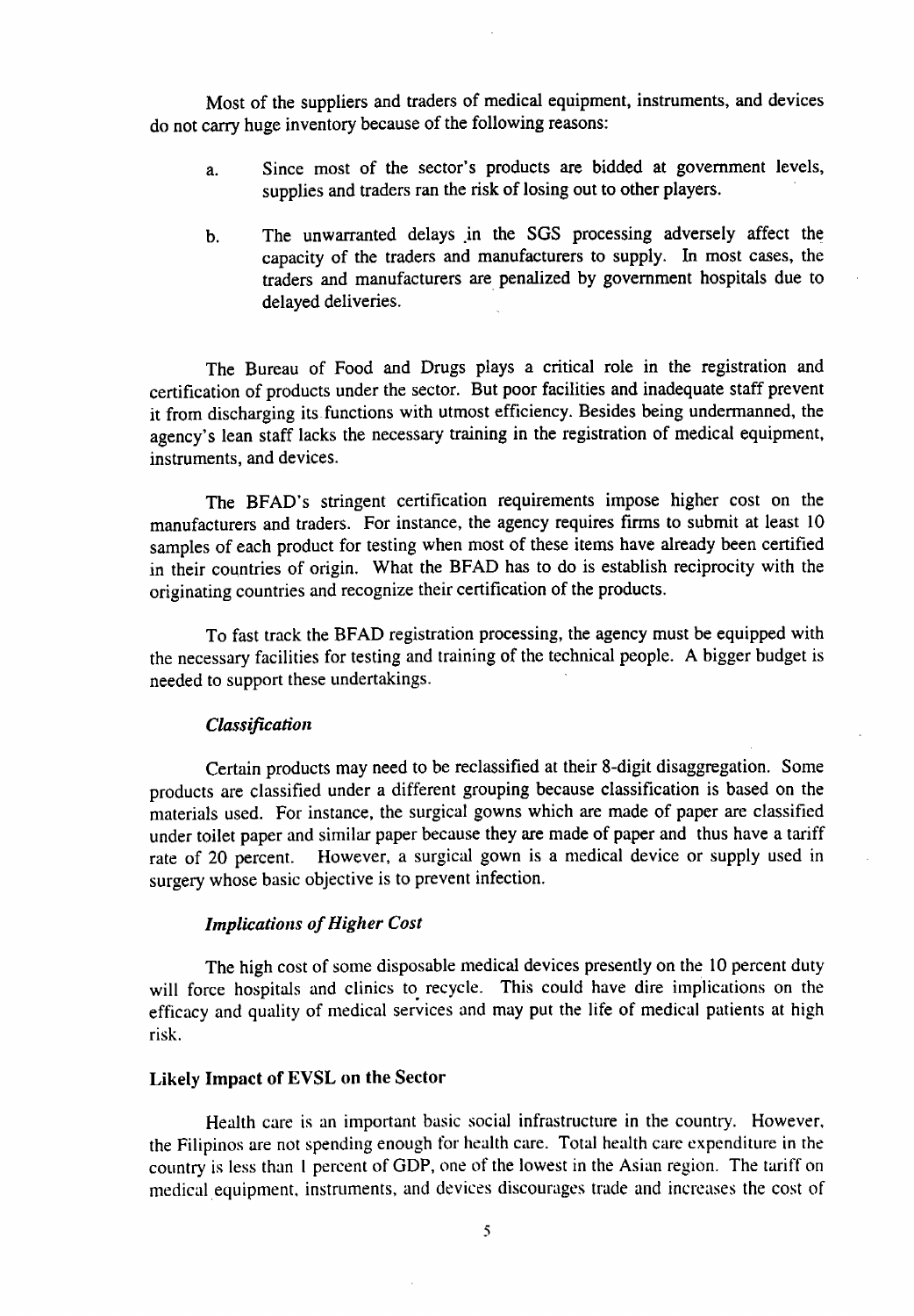health care. Lowering or removing the trade barriers on medical equipment, instruments, and devices carries social and economic benefits. The liberalization of the health care sector in the form of early voluntary liberalization of the medical equipment, instruments, and devices sector should enable the suppliers of these products to provide high-value, cost-efficient technologies. This in turn will support domestic cost containment measures and facilitate the development of the economy's health care system.

The medical equipment, instruments and devices sector is R&D-intensive and subject to the rapid pace of technological change. Although the Philippines is not expected to be a major player in the area in the liberalization of the sector will enable to take advantage of high-technology medical equipment, instruments, and devices from other countries at reduced cost. This will reduce the cost of medical care in the country and improve the delivery of health care services to the population.

#### **Actio**n **Plan** (**Recomm**e**ndations**)

#### *Tariff Reduction Schedule***\***

The c**oun**try sh**ould mov**e t**ow**ar**d** EV**SL of t**he **s**e**cto**r e**xc**ep**t for produc**ts wh**ic**h are or about to be locally produced. These products should carry a 3% to 5% at most. (See Appendix A for the listing of medical device manufacturers and their products in **NC**R.) **T**he t**arif**fs **on m**e**dical** e**quipm**e**n**t, **in**st**rum**e**n**ts, an**d devic**e**s s**h**ould** be e**limina**te**d** w**i**th**in t**hree **y**ears. **T**h**e proposed sc**he**dul**e an**d m**eth**od of** e**limination follo**w the **a**p**p**r**oa**ch **us**e**d in** the **ITA**. **T**he e**limina**t**ion of** the tar**iff ra**te**s on produc**ts th**a**t **a**re **locally** manufactured products must be based on the Tariff Reform Program timetable while the tariffs on those with no local producers with 3% tariff rate should be eliminated as early **as po**ss**ible**.

**T**he **E**V**SL** t**ariff** re**duc**t**ion** sche**dul**e **is s**h**o**w**n in Tab**le 5.

#### *Non***-***Tariff Measures*

The shift from export price to transactions value should be accelerated for lifes**aving** e**qui**p**m**e**n**t, **instrum**ent**s and d**e**vic**e**s**. **Since mo**st **of** the**s**e **products** are **no**t be**ing** produced in the country, the cost of hospitalization is affected significantly by the cost of e**quipm**e**n**t **and is** l**in**ke**d** t**o t**he h**ug**e **diff**e**r**e**nc**e be**tw**ee**n** the e**xpor**t **pri**ce **and** trans**a**ct**ion**s value. In many cases, the cost of medical care rises not so much because of the tariff the **valua**t**ion p**r**oc**e**du**r**e**s be**ing u**s**ed**.

**T**he **D**ep**a**r**tm**e**n**t **of H**e**al**th **(DO**H) **s**h**ould** t**ake a loo**k **a**t **t**h**is issue closely**, **study** the benefits and cost of accelerating the shift, and make a special case for life-saving facilities. The shift from export price to transactions value must be fasttracked for these pr**oduct**s **and facili**t**i**es, **s**pe**cially** s**i**n**c**e the**y significan**t**ly af**fe**ct** the **quali**t**y and co**st **o**f h**o**sp**i**t**al ca**re. Th**i**s **m**e**a**s**u**r**e** sho**u**l**d** be prese**n**te**d** t**o** th**e So**c**ial Developmen**t **Commi**ttee **and** the **Ta**r**if**f **and** Re**la**te**d Mat**ters **of** the **NEDA Board for a**ppr**o**pr**ia**te **a**ct**ion**.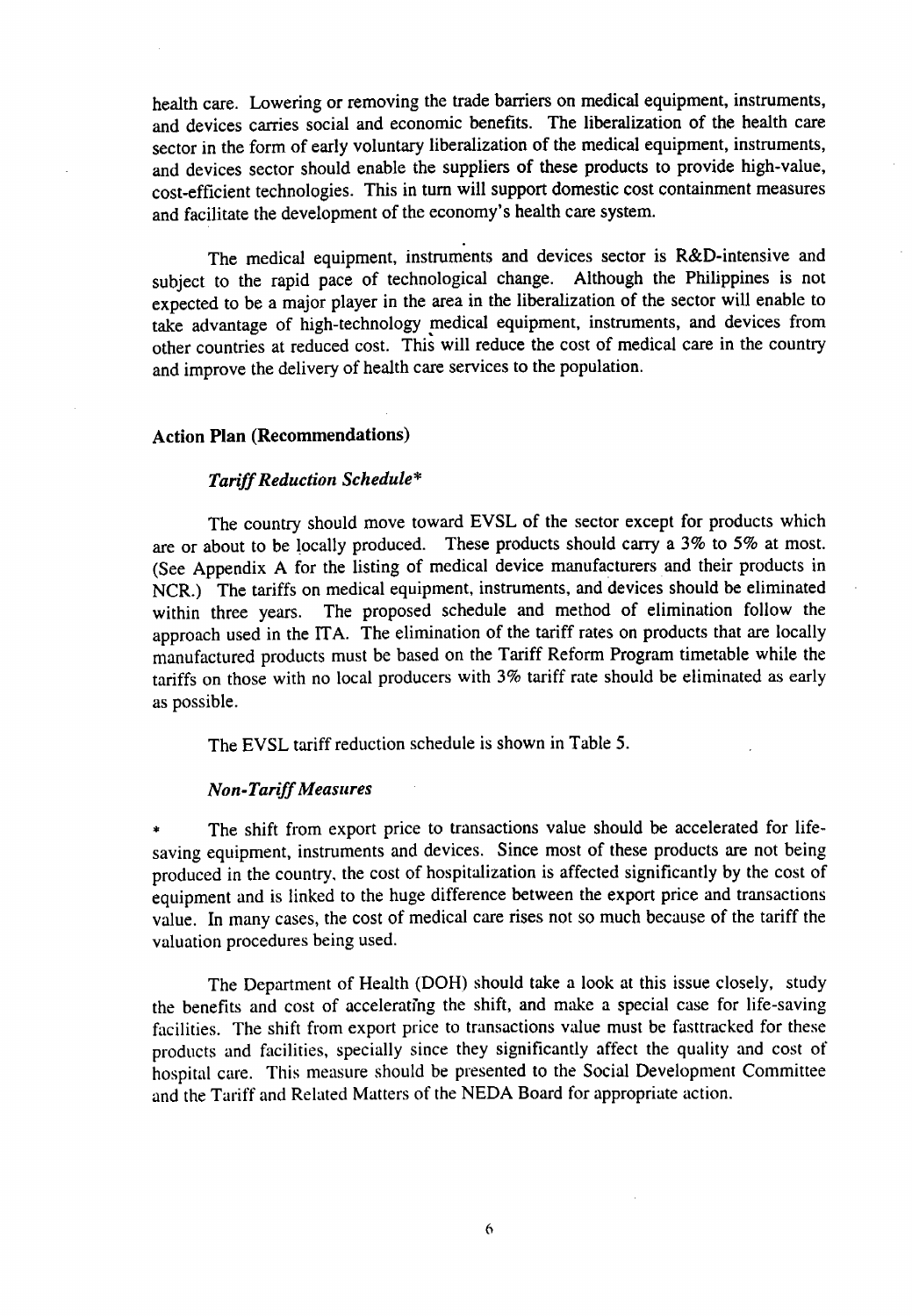## *Facilitation Measures*

\* **T**o reduce the processing ti**m**e of life**-**sav**i**ng medical prod**u**cts, the DOH must prepare a policy paper calling for special fast tracking procedure for products with short life span. This calls for the cooperation of va**r**ious agencies and the creation of a special committee composed of representatives from SGS, BFAD, DOH, and UP-PGH. Together they should look closely into the matter and work out a particular fast tracking arrangement. They will need to establish'the coverage of the fasttracking arrangement by identifying the products with sho*rt* life span. (See Appendix B for the listing of medical devices and diagnostic reagents that require registration with the BFAD.)

The BFAD should make a unilateral decision recognizing product certification issued by other countries, particularly where it concerns for which the agency does not have adequate manpower and testing facilities.

**\*** The government shou**l**d take steps to enco**u**r**a**ge the BF**A**D to be more pro-active and facilitative.

\* The issue of classificatio**n** should be raised with the Tariff Commission for particular products which should be properly reclassified under the sector forinclusion in the tariff reduction schedule.

## *Economic a*n*d Technical Measures*

There should be technical assistance in the establishment of testing facilities in the country to ease registration and certification procedures. The technical transfer with respect to monitoring and certification of medical equipment and devices should be explored.

Training programs for the BFAD staff are needed for institution capacity building.

\* A progr**a**m of technical assistance in cooper**a**tion with the pr**i**vate sector, involving training by private sector experts in medical technology, managed health care should be explored to upgrade the health care system in the country.

**\*** For medic**a**l equipment, a 5-10 year guarantee on parts availability is essential. A trade-in arrangement can be considered for purposes of upgrading these equipment. Maintenance and repair services for newly acquired medical and scientific equipment must also be provided.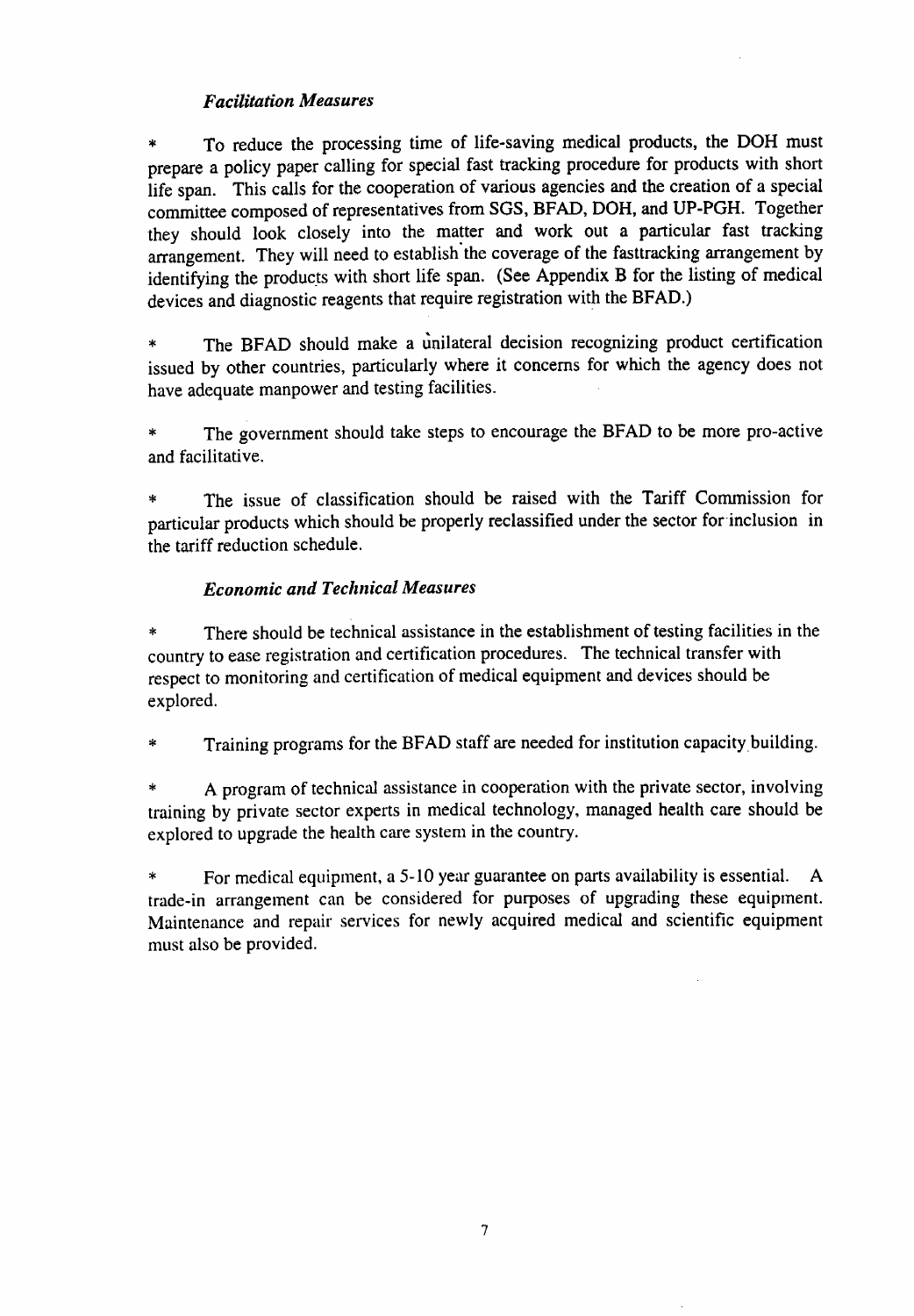#### **Ref**e**re**nces

 $\mathcal{A}$ 

- Borja, Francisco S. (1998) "Medical Instruments, Equipment and **D**evices," **P**HAP Paper on APEC-EVSL, presented during the roundtable discussion of the APEC-EVSL for the Medical Equipment, Instruments and Devices, Sector, 3 March 1998, PIDS, Makati City.
- Minutes of the R**o**undtable Discussion*/*Consultati**o**n on "Early V**o**luntary Sectoral Liberalization Program for the Medical Equipment, Instruments and Devices Sector," held 3 March 1998, PIDS, Makati City.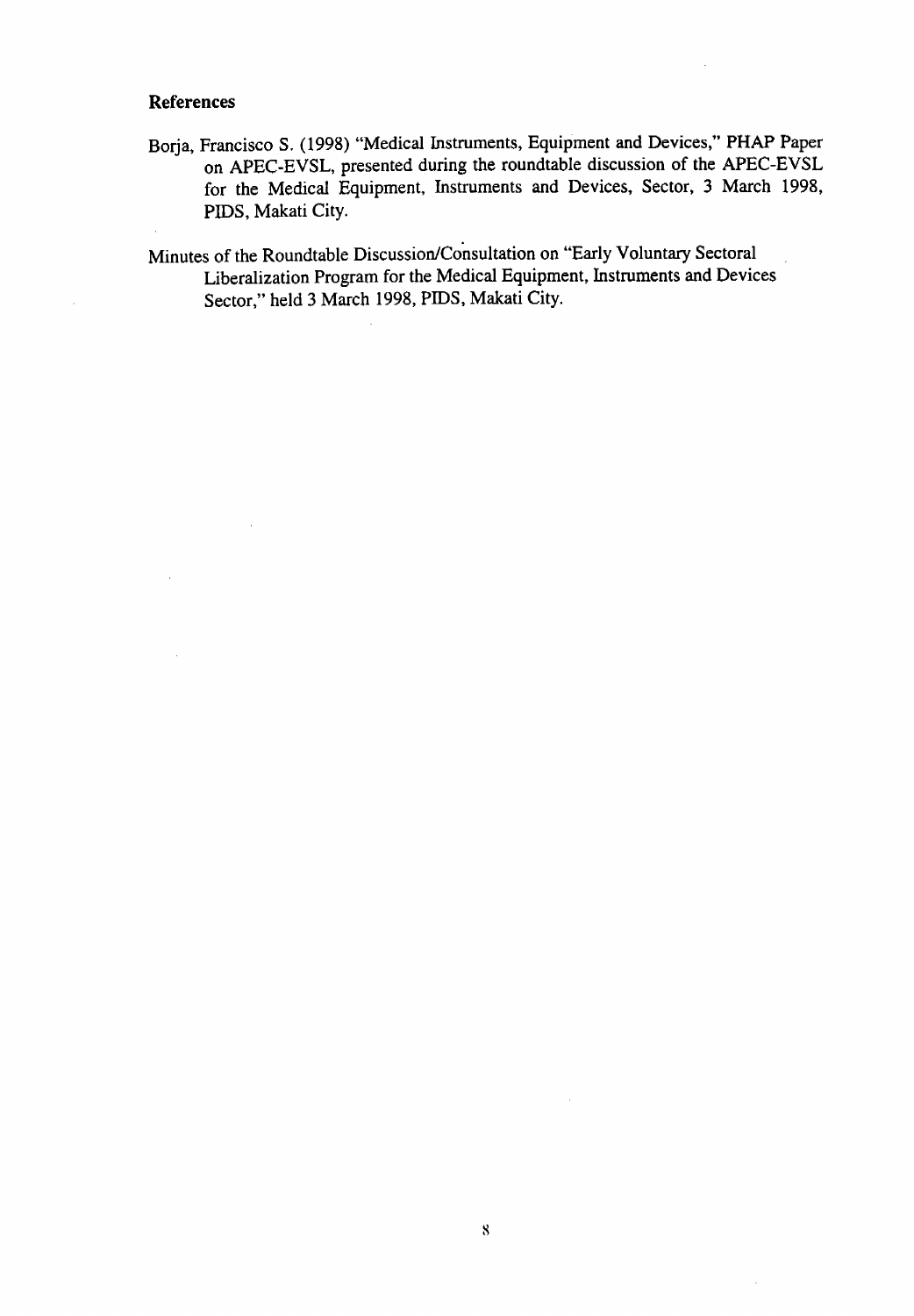## **APPENDIX A**

| <b>Company Name</b>              | <b>Products</b>                                                          |
|----------------------------------|--------------------------------------------------------------------------|
| Adamson & Adamson, Inc.          | Cotton                                                                   |
| Blue Sky trading Co., Inc.       | Gloves, abdominal pads, gauze,<br>gauze sponge, sterile tongue depressor |
| Care Products, Inc.              | Cotton                                                                   |
| Cosmo Medical, Inc.              | Disposable syringes                                                      |
| Drugmaker's Labs, Inc.           | Contact lens solution                                                    |
| Gazza Medical Products, Inc.     | Cotton buds/rolls                                                        |
| Golden Ray Merchandizing         | Cotton buds                                                              |
| Manufacturirng, Inc.             |                                                                          |
| Helios Manufacturing Corp.       | Cotton                                                                   |
| Indoplas Phils., Inc.            | Small vein set, oxygen, catheter, Ysuction<br>catheter, duodenal tube    |
| JAD Company, Inc.                | Cotton buds                                                              |
| Johnson & Johnson (Phils.), Inc. | Medicated plastic strip                                                  |
| Kayphil Medical Corp. (repacker) | <b>Needles</b>                                                           |
| Kayphil Medical Corp.            | Disposable syringes                                                      |
| Latex Product Co., Inc.          | Gloves                                                                   |
| <b>Medical Center Trading</b>    | Gauze bandage                                                            |
| Medical Generic Labs., Inc.      | Optical solution                                                         |
| Qualipharma Labs. Philippines    | Sterile lubricating jelly                                                |
| RMG Hospital Supply Inc.         | Sterile pre-cut cotton, gloves, silk sutures,<br>gauze                   |
| Sin Sin Philippines, Inc.        | Non-medicated plastic strip                                              |
| Sin Science Laboratory, Inc.     | Skin patch                                                               |

## **MEDICAL DEVICE MANUFACTURERS AND THEIR PRODUCTS**

 $\mathcal{L}^{\text{max}}_{\text{max}}$ 

 $\ddot{\phantom{a}}$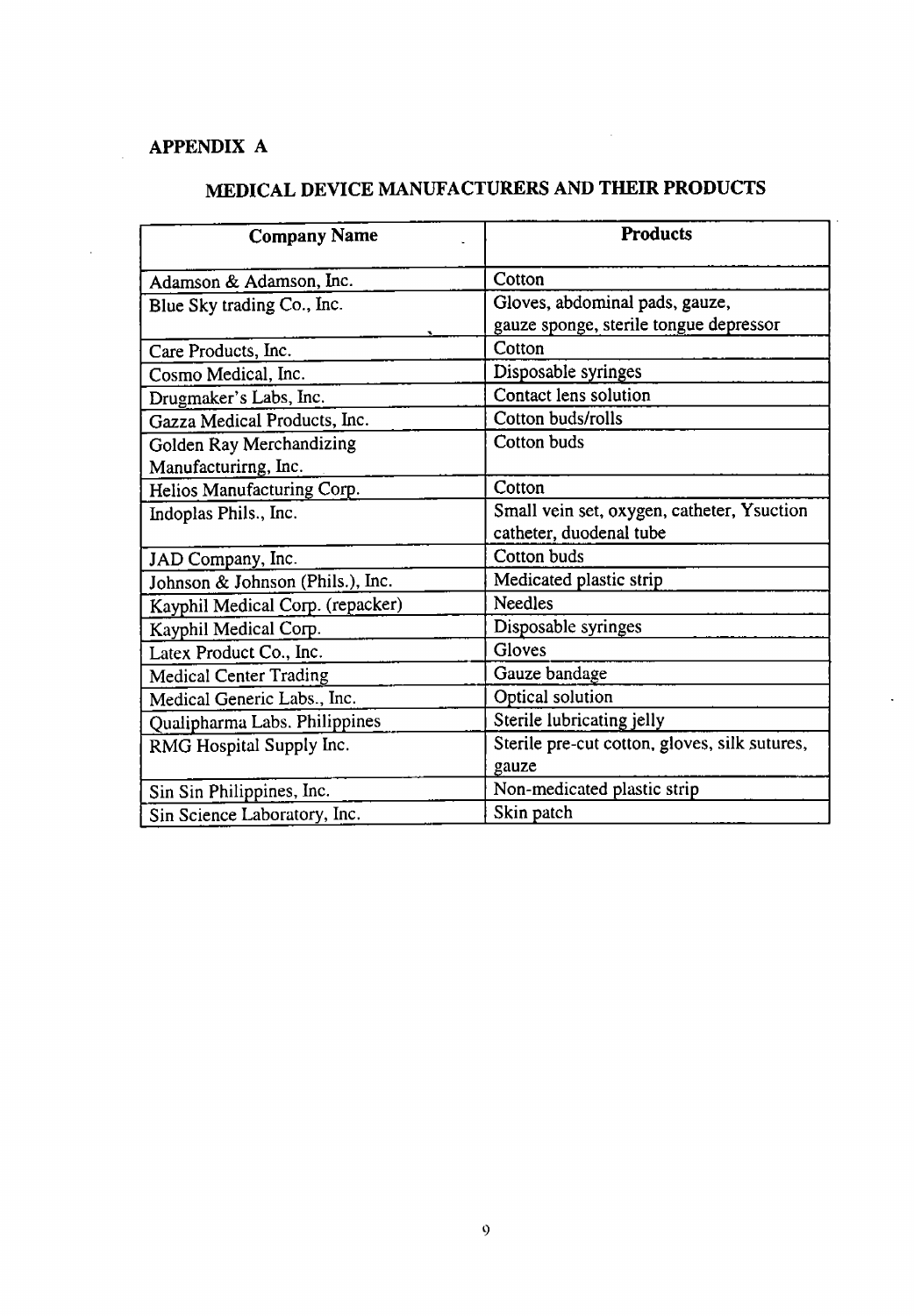#### **APPENDIX B**

#### **MEDICAL DEVICES REQUIRED TO BE** RE**GISTE**RE**D**

- 1. Absorbable collagen hemostatic felt<br>2. Absorbent cotton (sterile and non-ste
- Absorbent cotton (sterile and non-sterile)
- 3. Arterial venous fistula needle set
- 4. Bandages with plaster of Paris<br>5. Elastic bandage
- 5. Elastic bandage<br>6. Band-aid plastic
- 6. Band-aid plastic strip plain pad
- Bone wax
- 8. Bloood transfusion set
- 9. Catheters
- 10. Cervical collar
- 11. Collagen<br>12. Condom
- 12. Condom
- 13. Contact lenses (hard and soft and disposable) 14. Corset cast
- Corset cast
- 15. Cosmetic puff cotton
- 16. Cotton buds
- 17. Cotton swabs
- 18. Dental-filling alloy<br>19. Disposable needles
- 19. Disposable needles<br>20 Disposable skin star
- 20 Disposable skin stapler and staples<br>21. Disposable tissue-measuring device
- 21. Disposable tissue-measuring device<br>22. Drainage pouches
- 22. Drainage pouches<br>23. Duodenal tube
- Duodenal tube
- 24. Earpiercing device<br>25. Endotracheal tube
- Endotracheal tube
- 26. Exchange transfusion set<br>27. Feeding tube
- 27. Feeding tube<br>28. Filter set
- Filter set
- 29. Flour alloy amalgam<br>30. Gause pads (sterile are
- 30. Gause pads (sterile and non-sterile)<br>31. Humidifier mask
- Humidifier mask
- 32. Hypo-allergenic paper tape<br>33. Implantable staple
- 33. Implantable staple<br>34. Infusion administra
- Infusion administration set
- 36. Intrauterine device (IUD)<br>37. I.V. catheter needles
- I.V. catheter needles
- 38. Ligating clip device<br>39. Lubricating ielly
- 39. Lubricating jelly<br>40. Lumbar puncture
- 40. Lumbar puncture tray<br>41. Nasal oxvgen cannula
- 41. Nasal oxygen cannula<br>42. Nebulizer with aeroso
- Nebulizer with aerosol mask
- 43. Orthoplast cervical collar<br>44. Ostotomy set
- 44. Ostotomy set<br>45. Oxygen cathe
- 45. Oxygen catheter<br>46. Oxygen mask
- 46. Oxygen mask<br>47. Peridontal bor
- 47. Peridontal bone-grafting implan**t**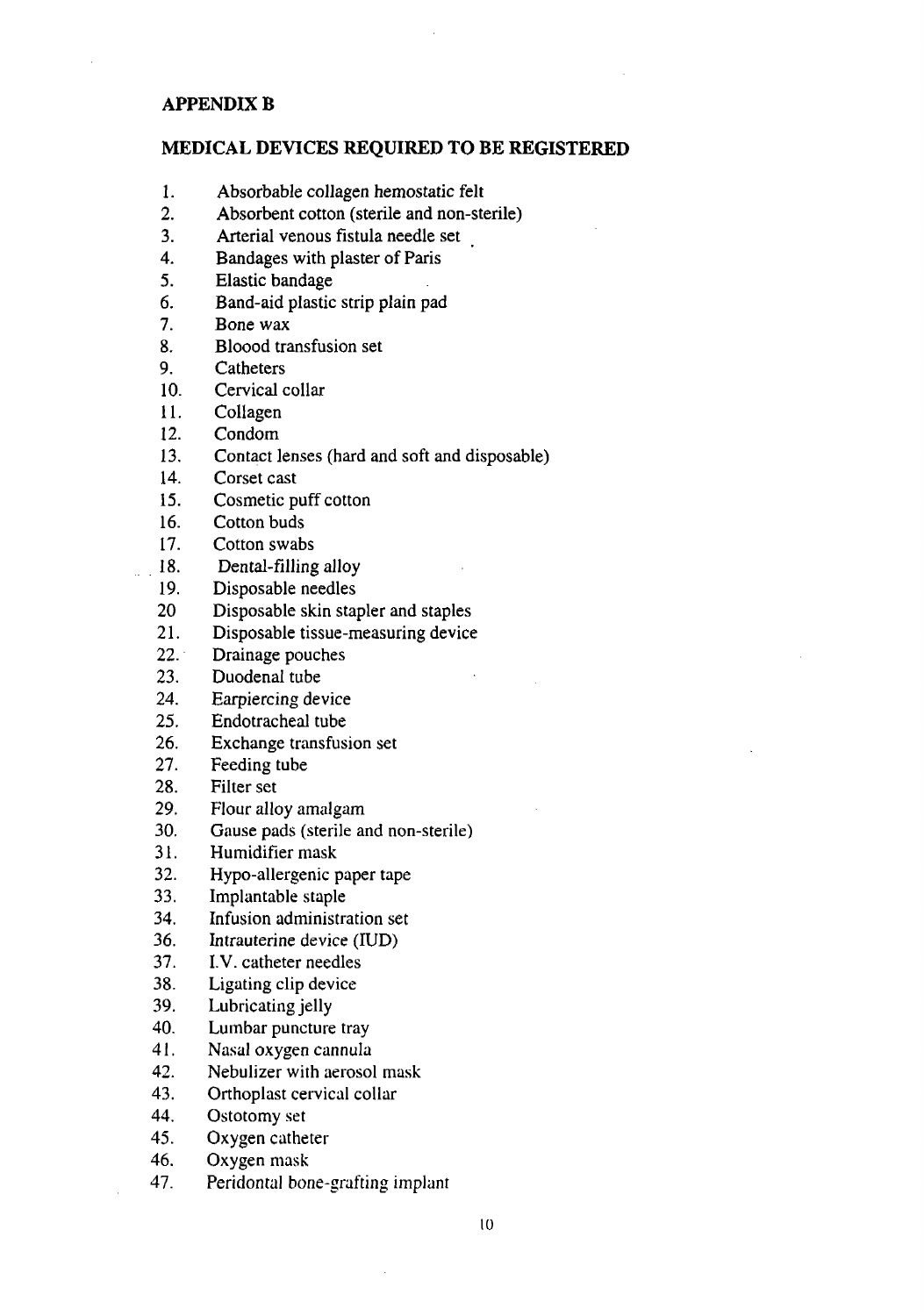- 48. Peritoneal dialysis administration set<br>49. Plaster
- 49. Plaster<br>50. Porcine
- Porcine heart valve
- 51. Implantable Prostheses<br>52. Rectal catheter
- Rectal catheter
- 53. Rectal tube
- 54. Removable skin staple<br>55. Rotahalers
- 55. Rotahalers
- 56. Scalp vein infusion set<br>57. Scissors skin retractors
- Scissors skin retractors
- 58. Skin traction kit
- 59. Spinal anesthesia tray<br>60. Stoma bag
- 60. Stoma bag<br>61. Stomach tul
- Stomach tube
- 62. Suction catheter
- 63. Surgical blades, disposable<br>64. Surgical gloves (sterile and
- 64. Surgical gloves (sterile and non-sterile)<br>65. Sutures
- **Sutures**
- 
- 66. Suturing needles<br>67. Synthetic cast pa 67. Synthetic cast padding
- 
- 68. Syri*n*ges **Thermometers**
- 70. *T*ransfusion set
- 
- 71. Urethral catheter<br>72. Urinary drainage 72. Urinary drainage tube<br>73. Urine-collecting bag
- 73. Urine-collecting bag<br>74. Abdominal pads
- Abdominal pads

#### DIAGNOSTIC REAGENTS REQUIRED TO BE REGISTERED

- 1. HIV testing kits<br>2. Hepatitis B testi
- 2. Hepatitis B testing kits<br>3. Blood typing seva
- 3. Blood typing seva<br>4. Pregnancy test kits
- 4. Pregnancy test kits<br>5. Hepatitis C testing
- Hepatitis C testing kits

## PRO*D*UCTS TH*A*T *A*RE NOT REQUIRE*D* TO BE REGISTERED

- 1. Plastic Bags For Blood Transfusion<br>2. Non-Sterile Surgical Facemasks
- 2. Non-Sterile Surgical Facemasks<br>3. Surgical Caps (nonsterile)
- 3. Surgical Caps (nonsterile)<br>4. Tongue depressors
- 4. **Tongue depressors**<br>5. **Non-sterile applica**
- 5. Non-sterile applicator sticks<br>6. Gause (in bolts)
- 6. Gause (in bolts)<br>7. Anti embolism s
- 7. Anti embolism stocking<br>8. Undercast padding
- 8. Undercast padding<br>9. Sputum caps
- 9. Spu*t*um caps
- 10. Rubber stoppers<br>11. Aluminum seals
- Aluminum seals
- 12. Vials (50, 10, 5 cc)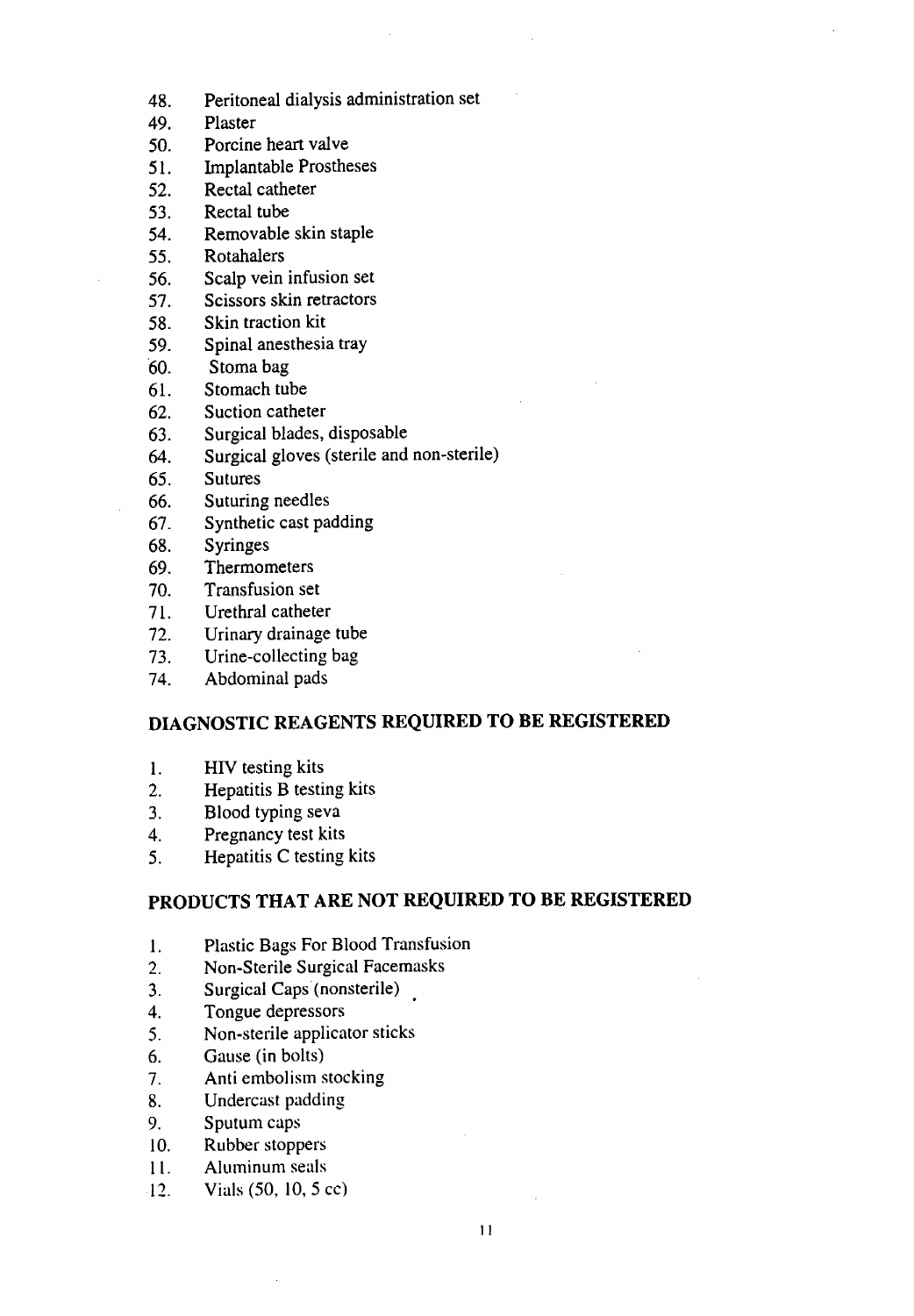- 13. Ampules (5, 10 ml amber.white)<br>14. Laboratory glassware
- 
- 15. Surgical instruments (e.g., scissors, forceps blade holder, needle holder, clamps, 15. Surgical instruments (e.g., science  $f(x)$ ,  $f(x)$ ,  $f(x)$ ,  $f(x)$ ,  $f(x)$ ,  $f(x)$ ,  $f(x)$ ,  $f(x)$ ,  $f(x)$ ,  $f(x)$ ,  $f(x)$ ,  $f(x)$ ,  $f(x)$ ,  $f(x)$ ,  $f(x)$ ,  $f(x)$ ,  $f(x)$ ,  $f(x)$ ,  $f(x)$ ,  $f(x)$ ,  $f(x)$ ,  $f(x)$ ,  $f(x)$ ,  $f(x)$ ,  $f(x)$ ,  $f(x)$ , biopsy punches, retractors, scope, etc.)

 $\hat{\boldsymbol{\beta}}$ 

- 16. Toothbrushes<br>17. Dental floss
- 17. Dental floss<br>18. Heat solution
- Heat solution
- 19. Mortuary refrigerator<br>20. Abdominal binder
- 20. *A*bdominal binder
- 21. Ice bags<br>22. Weighin
- 
- 22. Weighing scale<br>23. Urinal/receptacl 23. Urinal*/*receptacles
- 24. Splints<br>25. Plaster

 $\mathcal{A}^{\prime}$ 

- Plaster of Paris
- 
- 26. Centrifuges and equipment<br>27. Anaerobic generating syster 27. Anaerobic generating system<br>28. X-ray fills and chemicals
- 28. X-ray fills and chemicals<br>29. Surgical face mask
- Surgical face mask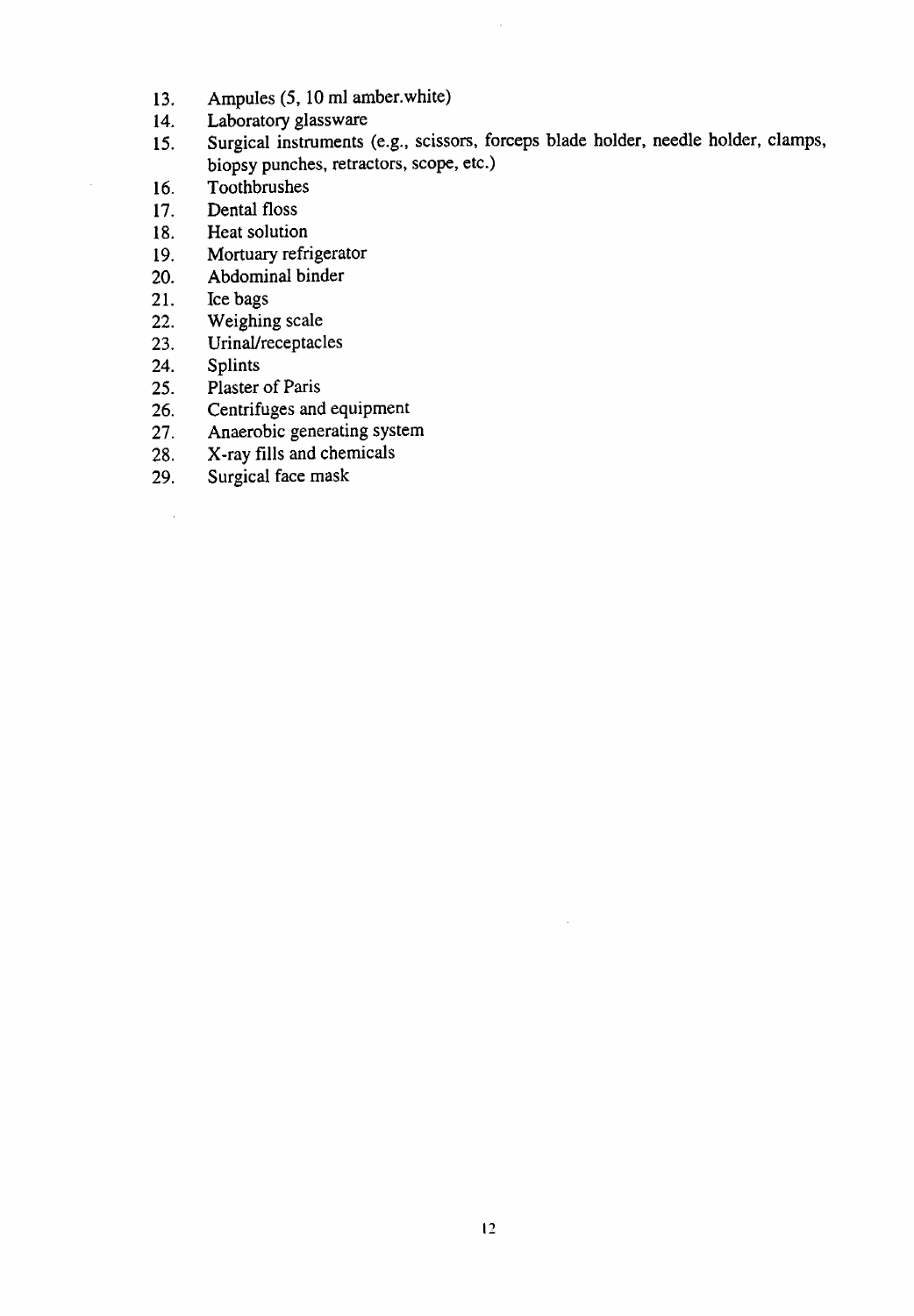## Table 5 **EVSL Tariff Reduction Schedule** Sector: Medical Equipment, Instruments and Devices

| HS Code     | Description                                                                                                                                                                                                                                                                      |                 |                 |   |          | Rate of Duty (%)                        |                 |  | Remarks/Comments                                                          |
|-------------|----------------------------------------------------------------------------------------------------------------------------------------------------------------------------------------------------------------------------------------------------------------------------------|-----------------|-----------------|---|----------|-----------------------------------------|-----------------|--|---------------------------------------------------------------------------|
|             |                                                                                                                                                                                                                                                                                  | 1998            | 1999            |   |          | 2000   2001   2002   2003   2004   2005 |                 |  |                                                                           |
| 2844.40.00  | - Radioactive elements and isotopes<br>and compounds other than those<br>of subheading No. 2844.10, 2844.20<br>or $2844.30$ ; alloy, dispersions (incl<br>cemets), ceramic products and<br>mixtures containing these elements,<br>isotopes or compounds; radioactive<br>residues |                 |                 |   | 0        | $\vert$                                 | 0               |  | 0% as early as possible for<br>products which are not produced<br>locally |
| 3822.00 00  | Composite diagnostic or laboratory<br>reagents other than those of heading<br>No. 30.02 or 30.06                                                                                                                                                                                 |                 | ٩               | ٩ | 0        | U                                       | $\Omega$        |  |                                                                           |
| 8419,20.00  | - Medical, surgical or laboratory<br>sterilizers                                                                                                                                                                                                                                 |                 | ٩               | 3 | 0        |                                         | 0               |  |                                                                           |
| 87.13       | Invalid carriages, whether or not motorized<br>or otherwise mechanically propelled                                                                                                                                                                                               |                 |                 |   |          |                                         |                 |  |                                                                           |
| 8713.10.00  | - Not mechanically propelled                                                                                                                                                                                                                                                     |                 |                 | 3 | $\bf{0}$ | $\Omega$                                | 0               |  |                                                                           |
| 8713.90.00. | - Other                                                                                                                                                                                                                                                                          |                 |                 | 3 | $\theta$ |                                         | $\vert 0 \vert$ |  |                                                                           |
| 8714.20100  | - Parts and accesories of invalid carriages                                                                                                                                                                                                                                      | 10 <sup>1</sup> | $\overline{10}$ | 3 |          | 3                                       | 3               |  | Follow TRP schedule                                                       |
|             |                                                                                                                                                                                                                                                                                  |                 |                 |   |          |                                         |                 |  |                                                                           |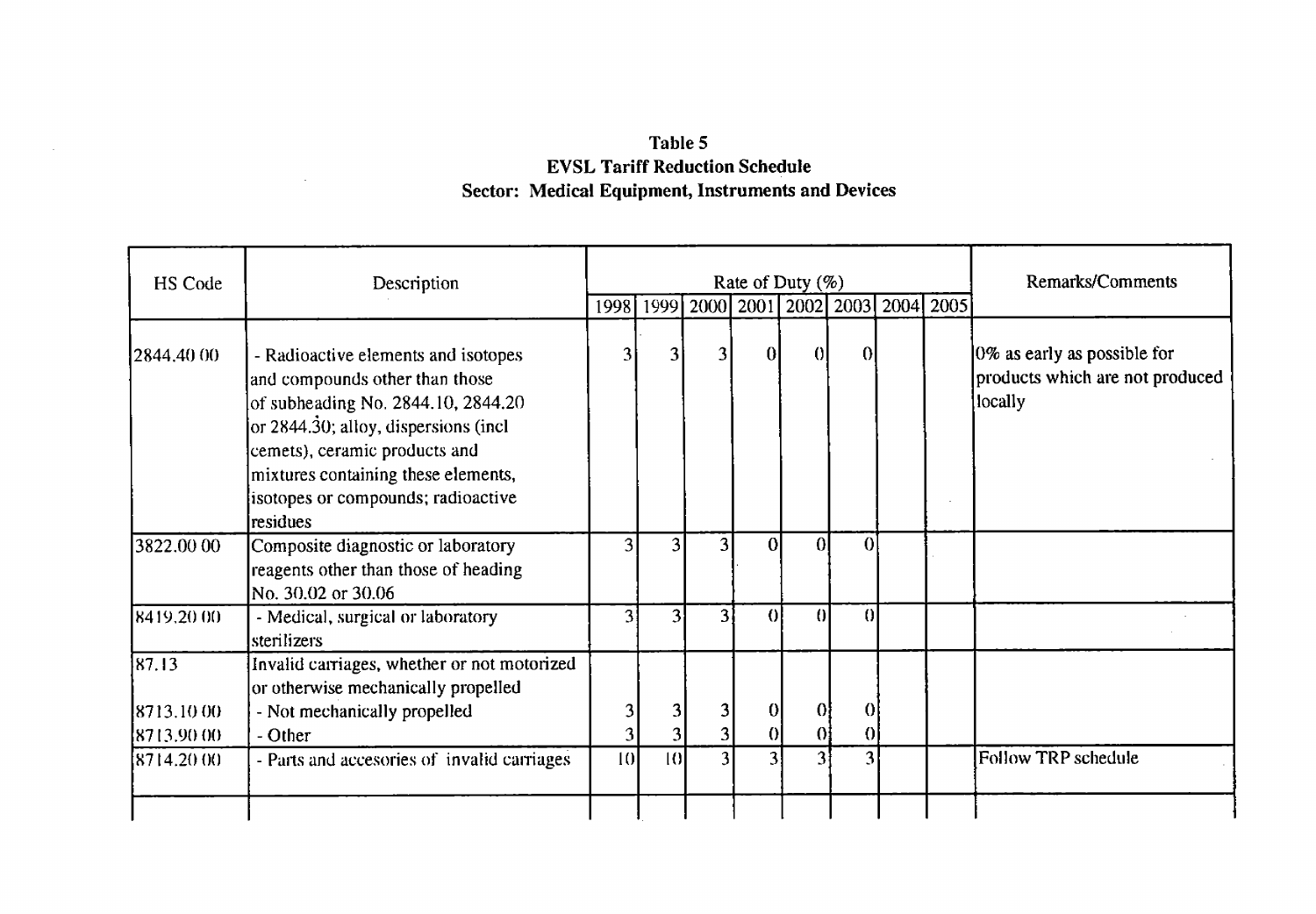| 90.18      | Instruments and appliances used in medical,<br>surgical, denatal or veterinary sciences,<br>including scintigraphic apparatus, other<br>electro-medical apparatus and sight-testing<br><b>Instruments</b><br>- Electro-diagnostic apparatus (including<br>apparatus for functional exploratory<br>examination or for checking physiological<br>parameters): |                         |                         |                         |                  |                  |                                    |  |                     |
|------------|-------------------------------------------------------------------------------------------------------------------------------------------------------------------------------------------------------------------------------------------------------------------------------------------------------------------------------------------------------------|-------------------------|-------------------------|-------------------------|------------------|------------------|------------------------------------|--|---------------------|
| HS Code    | Description                                                                                                                                                                                                                                                                                                                                                 |                         |                         |                         | Rate of Duty (%) |                  |                                    |  | Remarks/Comments    |
|            |                                                                                                                                                                                                                                                                                                                                                             | 1998                    |                         |                         |                  |                  | 1999 2000 2001 2002 2003 2004 2005 |  |                     |
| 9018.11.00 | -- Electro cardiographs                                                                                                                                                                                                                                                                                                                                     | 3                       | 3                       |                         | $\theta$         | 0                | 0                                  |  |                     |
| 9018.12.00 | -- Ultrasonic scanning apparatus                                                                                                                                                                                                                                                                                                                            | 3                       | 3                       |                         | 0                | 0                | $\bf{0}$                           |  |                     |
| 9018.13.00 | -- Magnetic resonance imaging apparatus                                                                                                                                                                                                                                                                                                                     | 3 <sup>1</sup>          | 3 <sup>1</sup>          |                         | 0                | $\boldsymbol{0}$ | 0                                  |  |                     |
| 9018.14 00 | -- Scintigraphic apparatus                                                                                                                                                                                                                                                                                                                                  | $\overline{\mathbf{3}}$ | $\overline{\mathbf{3}}$ |                         | 0                | 0                | 0                                  |  |                     |
| 9018.1900  | -- Other                                                                                                                                                                                                                                                                                                                                                    | 3                       | $\overline{\mathbf{3}}$ | 3                       | 0                | 0                | $\bf{0}$                           |  |                     |
| 9018.2000  | - Ultra violet or infra red ray apparatus                                                                                                                                                                                                                                                                                                                   | 3                       | <sup>3</sup>            |                         | ΩI               | $\Omega$         | $\Omega$                           |  |                     |
|            | - Syringes, needles catheters, cannulae                                                                                                                                                                                                                                                                                                                     |                         |                         |                         |                  |                  |                                    |  |                     |
|            | and the like:                                                                                                                                                                                                                                                                                                                                               |                         |                         |                         |                  |                  |                                    |  |                     |
| 9018.31 00 | -- Syringes, with or without needles                                                                                                                                                                                                                                                                                                                        | $\overline{\mathbf{3}}$ | $3^{\circ}$             | $\overline{\mathbf{3}}$ | $\mathbf{3}$     | $\vert 3 \vert$  | 3                                  |  | Follow TRP schedule |
| 9018.32 00 | -- Tubular metal needles and needles for                                                                                                                                                                                                                                                                                                                    | 3 <sup>1</sup>          | 3                       |                         | $\overline{3}$   | $\overline{3}$   | $\overline{3}$                     |  | Follow TRP schedule |
|            | sutures                                                                                                                                                                                                                                                                                                                                                     |                         |                         |                         |                  |                  |                                    |  |                     |
| 9018.39 00 | -- Other                                                                                                                                                                                                                                                                                                                                                    | 3 <sup>1</sup>          | 3                       | 3                       | $\overline{0}$   | $\theta$         | $\Omega$                           |  | Follow TRP schedule |
|            | - Other instruments and appliances, used in                                                                                                                                                                                                                                                                                                                 |                         |                         |                         |                  |                  |                                    |  |                     |
|            | dental sciences:                                                                                                                                                                                                                                                                                                                                            |                         |                         |                         |                  |                  |                                    |  |                     |
| 9018.41.00 | -- Dental drill engines, whether or not                                                                                                                                                                                                                                                                                                                     | 3                       | 31                      | 3 <sup>1</sup>          | $\vert 0 \vert$  | $\vert 0 \vert$  | $\theta$                           |  |                     |
|            | combined on a single base with other dental                                                                                                                                                                                                                                                                                                                 |                         |                         |                         |                  |                  |                                    |  |                     |
|            | equipment                                                                                                                                                                                                                                                                                                                                                   |                         |                         |                         |                  |                  |                                    |  |                     |

 $\mathcal{L}(\mathcal{L}(\mathcal{L}(\mathcal{L}(\mathcal{L}(\mathcal{L}(\mathcal{L}(\mathcal{L}(\mathcal{L}(\mathcal{L}(\mathcal{L}(\mathcal{L}(\mathcal{L}(\mathcal{L}(\mathcal{L}(\mathcal{L}(\mathcal{L}(\mathcal{L}(\mathcal{L}(\mathcal{L}(\mathcal{L}(\mathcal{L}(\mathcal{L}(\mathcal{L}(\mathcal{L}(\mathcal{L}(\mathcal{L}(\mathcal{L}(\mathcal{L}(\mathcal{L}(\mathcal{L}(\mathcal{L}(\mathcal{L}(\mathcal{L}(\mathcal{L}(\mathcal{L}(\mathcal{$ 

 $\mathcal{L}(\mathcal{L}(\mathcal{L}))$  and  $\mathcal{L}(\mathcal{L}(\mathcal{L}))$  . The contribution of the contribution of

 $\sim 10^{-1}$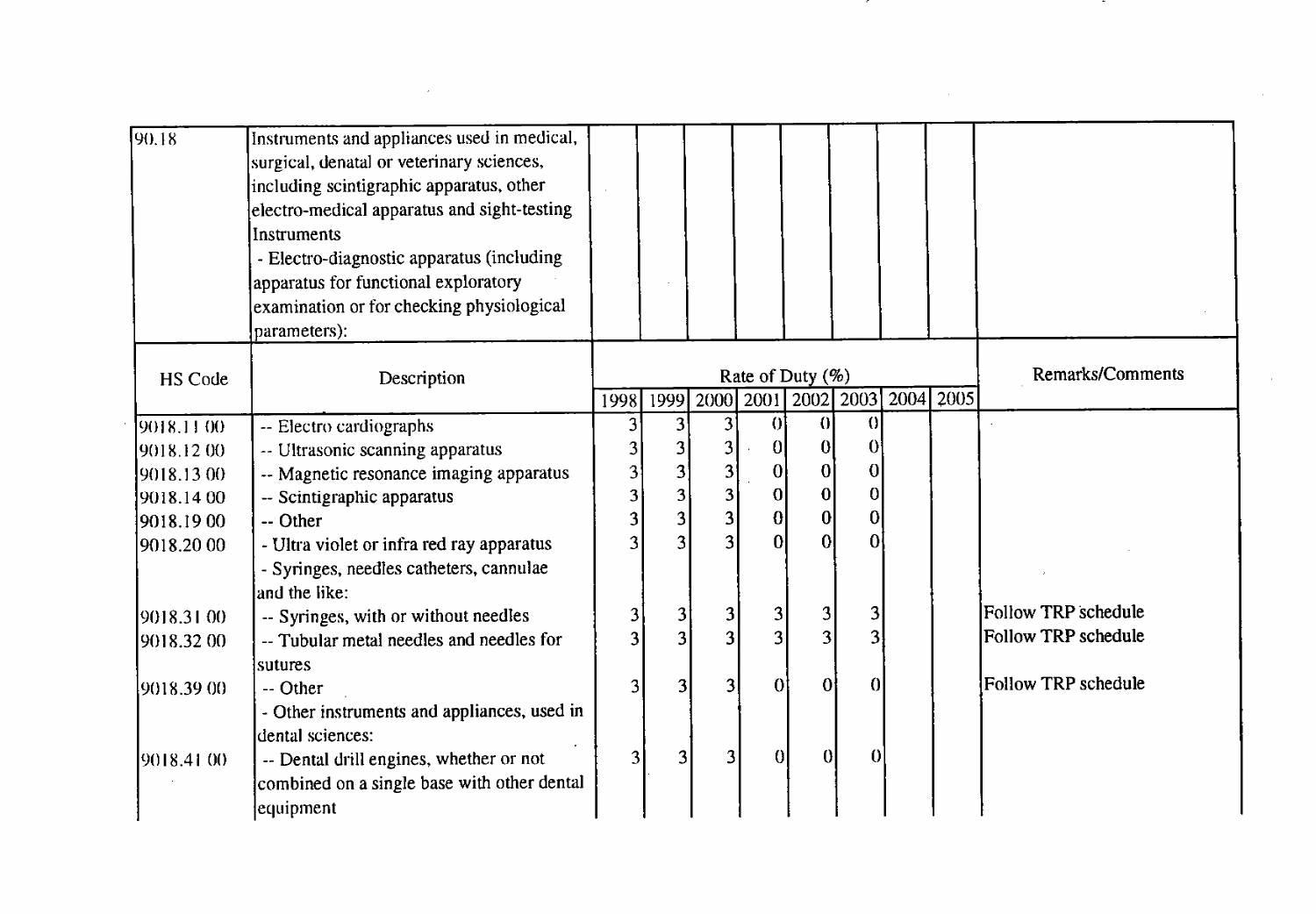| 9018.49 00  | -- Other                                         | 3           | 3              | 3              | o                | 01               | 0               |                                    |                  |
|-------------|--------------------------------------------------|-------------|----------------|----------------|------------------|------------------|-----------------|------------------------------------|------------------|
| 9018.50.00  | - Other ophthalmic instruments $\&$ appliances   | 3           | 3              | $3^{\circ}$    | $\boldsymbol{0}$ | $\overline{0}$   | $\vert$ 0       |                                    |                  |
| 9018.90.00  | - Other instruments and appliances               |             | 3 <sup>1</sup> |                | $\bf{0}$         | $\overline{0}$   | $\vert 0 \vert$ |                                    |                  |
| 90.19       | Mechano-therapy appliances; massage              |             |                |                |                  |                  |                 |                                    |                  |
|             | apparatus; psychological aptitude-testing        |             |                |                |                  |                  |                 |                                    |                  |
|             | apparatus; ozone therapy, oxygen therapy,        |             |                |                |                  |                  |                 |                                    |                  |
|             | aerosol therapy, artificial respiration or other |             |                |                |                  |                  |                 |                                    |                  |
|             | therapeutic respiration apparatus                |             |                |                |                  |                  |                 |                                    |                  |
| 9019.10.00  | - Mechano-therapy appliances; massage            | 3           | 3              | 3              | Ωl               | $\Omega$         | $\overline{0}$  |                                    |                  |
|             | apparatus; psychological aptitude-testing        |             |                |                |                  |                  |                 |                                    |                  |
|             | apparatus                                        |             |                |                |                  |                  |                 |                                    |                  |
| 9019.20.00  | - Ozone therapy, oxygen therapy, aerosol         | $3^{\circ}$ | 3              | $\overline{3}$ | $\Omega$         | $\overline{0}$   | $\overline{0}$  |                                    |                  |
|             | therapy, artifical respiration or other          |             |                |                |                  |                  |                 |                                    |                  |
|             | therepeutic respiration apparatus                |             |                |                |                  |                  |                 |                                    |                  |
|             |                                                  |             |                |                |                  | Rate of Duty (%) |                 |                                    | Remarks/Comments |
| HS Code     | Description                                      |             |                |                |                  |                  |                 | 1999 2000 2001 2002 2003 2004 2005 |                  |
|             |                                                  |             |                |                |                  |                  |                 |                                    |                  |
|             |                                                  | 1998        |                |                |                  |                  |                 |                                    |                  |
| 90.21       | Orthopaedic appliances, including crutches,      |             |                |                |                  |                  |                 |                                    |                  |
|             | surgical belts and trusses; splints and other    |             |                |                |                  |                  |                 |                                    |                  |
|             | fracture appliances; artificial parts of the     |             |                |                |                  |                  |                 |                                    |                  |
|             | body; hearing aids and other appliances w/c      |             |                |                |                  |                  |                 |                                    |                  |
|             | are worn or carried, or implanted in the body,   |             |                |                |                  |                  |                 |                                    |                  |
|             | to compensate for a defect or disability         |             |                |                |                  |                  |                 |                                    |                  |
|             | - Artificial joints and other orthopaedic or     |             |                |                |                  |                  |                 |                                    |                  |
| 19021.11-00 | fracture appliances:<br>-- Artificial joints     |             | $3^{\circ}$    | 3              | $\vert 0 \vert$  | $\vert 0 \vert$  | $\bf{0}$        |                                    |                  |
| 9021.19.00  | -- Other                                         |             | $\overline{3}$ | 3              | $\theta$         | $\overline{0}$   | $\vert$         |                                    |                  |
|             | - Artificial teeth and dental fittings:          |             |                |                |                  |                  |                 |                                    |                  |

 $\mathcal{L}(\mathcal{L}(\mathcal{L}(\mathcal{L}(\mathcal{L}(\mathcal{L}(\mathcal{L}(\mathcal{L}(\mathcal{L}(\mathcal{L}(\mathcal{L}(\mathcal{L}(\mathcal{L}(\mathcal{L}(\mathcal{L}(\mathcal{L}(\mathcal{L}(\mathcal{L}(\mathcal{L}(\mathcal{L}(\mathcal{L}(\mathcal{L}(\mathcal{L}(\mathcal{L}(\mathcal{L}(\mathcal{L}(\mathcal{L}(\mathcal{L}(\mathcal{L}(\mathcal{L}(\mathcal{L}(\mathcal{L}(\mathcal{L}(\mathcal{L}(\mathcal{L}(\mathcal{L}(\mathcal{$ 

 $\sim 10^{11}$  km s  $^{-1}$ 

 $\omega_{\rm{eff}}$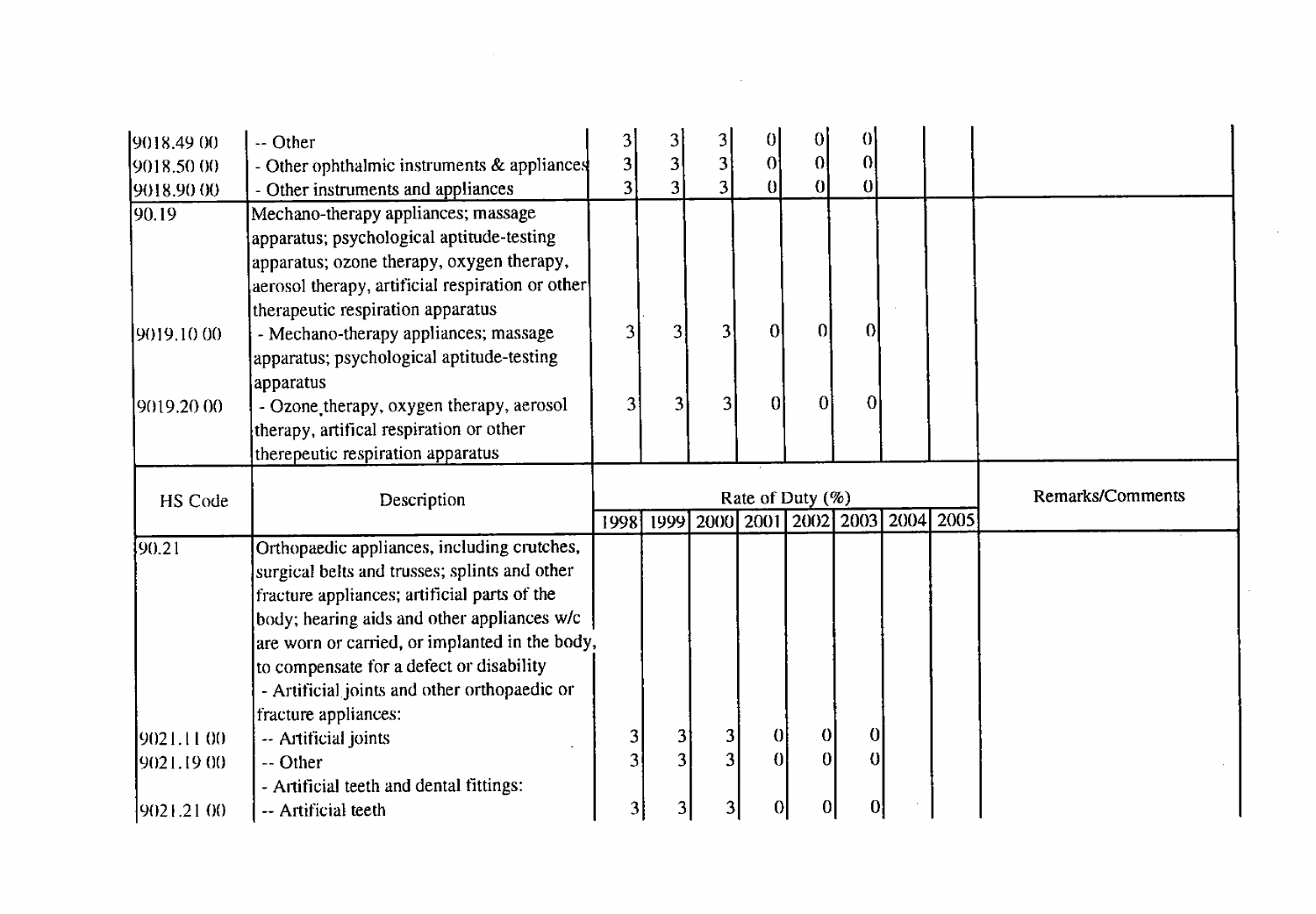| 9021.2900    | -- Other                                        |                |                                             |                                             | 01             |                | $\vert 0 \vert$ |  |  |
|--------------|-------------------------------------------------|----------------|---------------------------------------------|---------------------------------------------|----------------|----------------|-----------------|--|--|
| [9021.3000]  | - Other artificial parts of the body            |                |                                             |                                             | 0              | 0              | 0               |  |  |
| [9021.40.00] | - Hearing aids, excluding parts and             |                | $\begin{bmatrix} 3 \\ 3 \\ 3 \end{bmatrix}$ | $\begin{vmatrix} 3 \\ 3 \\ 3 \end{vmatrix}$ | $\Omega$       | ΩI             | $\Omega$        |  |  |
|              | accessories                                     |                |                                             |                                             |                |                |                 |  |  |
| 19021.50 00  | - Pacemakers for stimulating heart muscles,     | $\overline{3}$ | $\overline{3}$                              | $\overline{3}$                              | $\Omega$       | $\overline{0}$ | 0               |  |  |
|              | excluding parts and accessories                 |                |                                             |                                             |                |                |                 |  |  |
| 19012.90 00  | - Other                                         |                | 3                                           | $\overline{3}$                              | $\mathbf 0$    | 0              | $\overline{0}$  |  |  |
| 90.22        | Apparatus based on the use of X-rays or of      |                |                                             |                                             |                |                |                 |  |  |
|              | alpha, beta or gamma radiations, whether or     |                |                                             |                                             |                |                |                 |  |  |
|              | not for medical, surgical, dental or veterinary |                |                                             |                                             |                |                |                 |  |  |
|              | uses, including radiography or radiotherapy     |                |                                             |                                             |                |                |                 |  |  |
|              | apparatus, X-ray tubes and other X-ray          |                |                                             |                                             |                |                |                 |  |  |
|              | generators, high tension generators, control    |                |                                             |                                             |                |                |                 |  |  |
|              | panels and desks, screens, examination or       |                |                                             |                                             |                |                |                 |  |  |
|              | treatment tables, chairs and the like           |                |                                             |                                             |                |                |                 |  |  |
|              | - Apparatus based on the use of X-rays,         |                |                                             |                                             |                |                |                 |  |  |
|              | whether or not for medical, surgical, dental    |                |                                             |                                             |                |                |                 |  |  |
|              | or veterinary uses, including radiography or    |                |                                             |                                             |                |                |                 |  |  |
|              | radiotherapy apparatus:                         |                |                                             |                                             |                |                |                 |  |  |
| 9022.12.00   | -- Computed tomography apparatus                |                | $\overline{\mathbf{3}}$                     | $\overline{\mathbf{3}}$                     | 0              | 0              | 0               |  |  |
| 9022.13.00   | -- Other, for dental uses                       | $\overline{3}$ | $\overline{3}$                              | $\overline{\mathbf{3}}$                     | 0              | 0              | 0               |  |  |
| 9022.14 00   | -- Other, for medical, surgical or veterinary   | $\overline{3}$ |                                             | 3 <sup>1</sup>                              | $\overline{0}$ | 0              | $\overline{0}$  |  |  |
|              | uses, including radiography or radiotherapy     |                |                                             |                                             |                |                |                 |  |  |

 $\mathcal{L}(\mathcal{L}(\mathcal{L}))$  and  $\mathcal{L}(\mathcal{L}(\mathcal{L}))$  . The contribution of the set of  $\mathcal{L}(\mathcal{L})$ 

 $\mathcal{L}^{\text{max}}_{\text{max}}$ 

 $\label{eq:2.1} \mathcal{L}(\mathcal{L}(\mathcal{L})) = \mathcal{L}(\mathcal{L}(\mathcal{L})) = \mathcal{L}(\mathcal{L}(\mathcal{L})) = \mathcal{L}(\mathcal{L}(\mathcal{L})) = \mathcal{L}(\mathcal{L}(\mathcal{L})) = \mathcal{L}(\mathcal{L}(\mathcal{L})) = \mathcal{L}(\mathcal{L}(\mathcal{L})) = \mathcal{L}(\mathcal{L}(\mathcal{L})) = \mathcal{L}(\mathcal{L}(\mathcal{L})) = \mathcal{L}(\mathcal{L}(\mathcal{L})) = \mathcal{L}(\mathcal{L}(\mathcal{L})) = \math$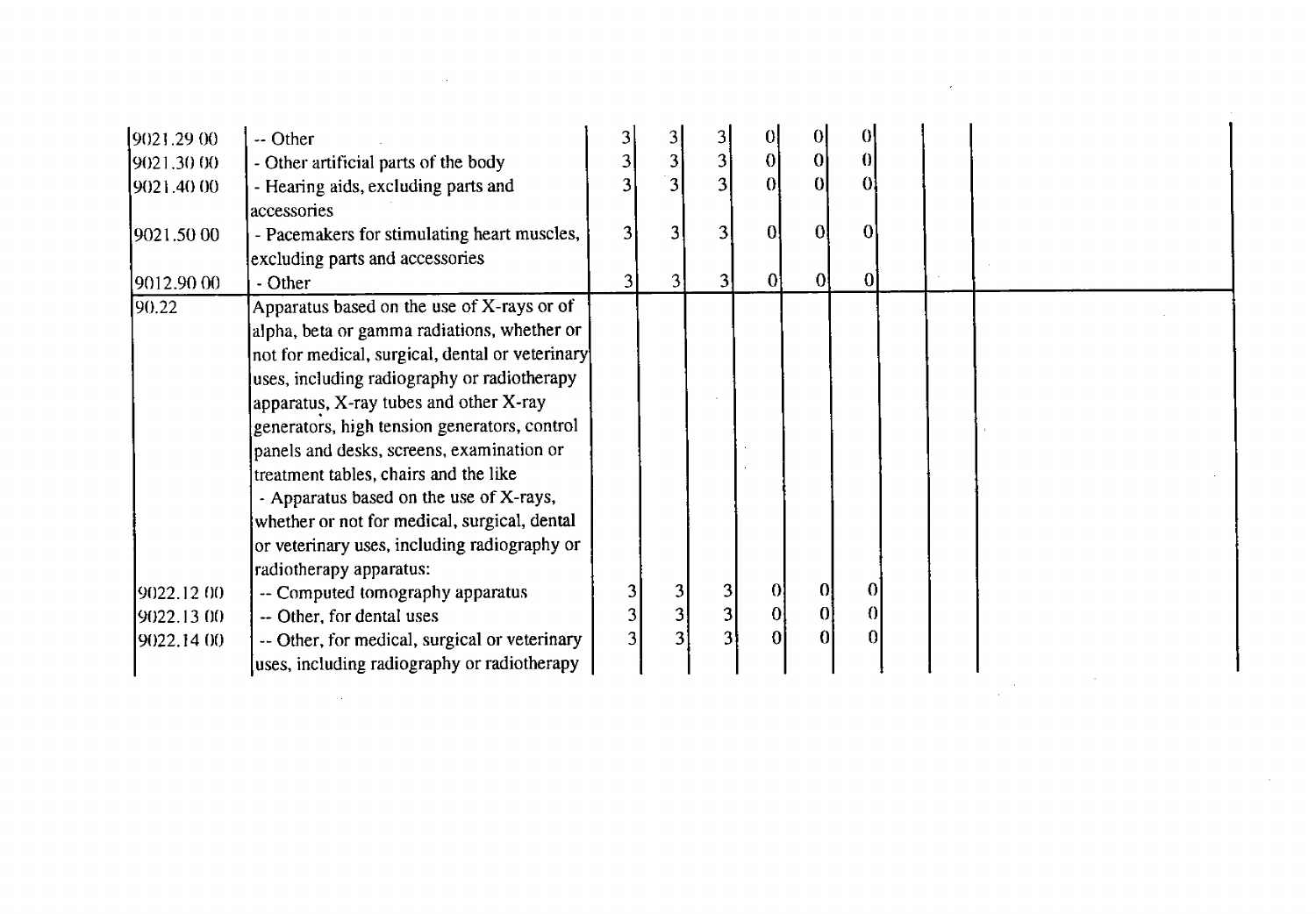| 90.25      | Hydrometers and similar floating instruments, |                |   |                |                  |                  |                |                                         |                  |
|------------|-----------------------------------------------|----------------|---|----------------|------------------|------------------|----------------|-----------------------------------------|------------------|
|            | thermometers, pyrometer, barometers,          |                |   |                |                  |                  |                |                                         |                  |
|            | hygrometers and psychrometers, recording      |                |   |                |                  |                  |                |                                         |                  |
|            | or not, and any combination of these          |                |   |                |                  |                  |                |                                         |                  |
|            | instruments                                   |                |   |                |                  |                  |                |                                         |                  |
|            | - Thermometers and pyrometers, not            |                |   |                |                  |                  |                |                                         |                  |
|            | combines with other instruments               |                |   |                |                  |                  |                |                                         |                  |
| 9025.11 00 | -- Liquid-filled, for direct reading          | 3              | 3 | 3              | 0                | $\theta$         | 0              |                                         |                  |
| 9025.19 00 | -- Other                                      | 3              | 3 |                | $\overline{0}$   | $\overline{0}$   | $\Omega$       |                                         |                  |
| 9025.80    | - Other instruments                           |                |   |                |                  |                  |                |                                         |                  |
| 9025.80 90 | --- Other                                     | 3 <sub>1</sub> | 3 | 3 <sup>1</sup> | $\boldsymbol{0}$ | $\boldsymbol{0}$ | 0              |                                         |                  |
| 9025.90.00 | - Parts and accessories                       | $\overline{3}$ | ٩ | $\overline{3}$ | -01              | Ωl               | $\overline{0}$ |                                         |                  |
|            |                                               |                |   |                |                  |                  |                |                                         |                  |
| HS Code    | Description                                   |                |   |                | Rate of Duty (%) |                  |                |                                         | Remarks/Comments |
|            |                                               |                |   |                |                  |                  |                | 1998 1999 2000 2001 2002 2003 2004 2005 |                  |
| 90.26      | Instruments and apparatus for measuring or    |                |   |                |                  |                  |                |                                         |                  |
|            | checking the flow, level, pressure or other   |                |   |                |                  |                  |                |                                         |                  |
|            | variables of liquids or gases (for example,   |                |   |                |                  |                  |                |                                         |                  |
|            | flow meters, level gauges, manometers, heat   |                |   |                |                  |                  |                |                                         |                  |
|            | meters), excluding instruments & apparatus    |                |   |                |                  |                  |                |                                         |                  |
|            | of heading No. 90.14, 90.15, 90.28 or 90.32   |                |   |                |                  |                  |                |                                         |                  |
| 9026.80 00 | - Other instruments or apparatus              | 3              | 3 | 3              | $\vert 0 \vert$  | 0                |                |                                         |                  |
| 9026.90    | - Parts and accessories:                      |                |   |                |                  |                  |                |                                         |                  |
| 9026.90 10 | -- Parts of goods of subheadings nos.         | 3              |   |                | $\theta$         | 0                |                |                                         |                  |
|            | 9026.10 10 and 9026.20 10                     |                |   |                |                  |                  |                |                                         |                  |
|            |                                               |                |   |                |                  |                  |                |                                         |                  |
| 9026.90.90 | --- Other                                     | 3              |   |                | 0                | 0                | $\theta$       |                                         |                  |
| 90.27      | Instruments and apparatus for physical or 1   |                |   |                |                  |                  |                |                                         |                  |
|            | chemical analysis (for example, polarimeters, |                |   |                |                  |                  |                |                                         |                  |

 $\sim 10^{11}$  M  $_\odot$  m  $^{-1}$ 

 $\mathcal{L}_{\text{max}}$  and  $\mathcal{L}_{\text{max}}$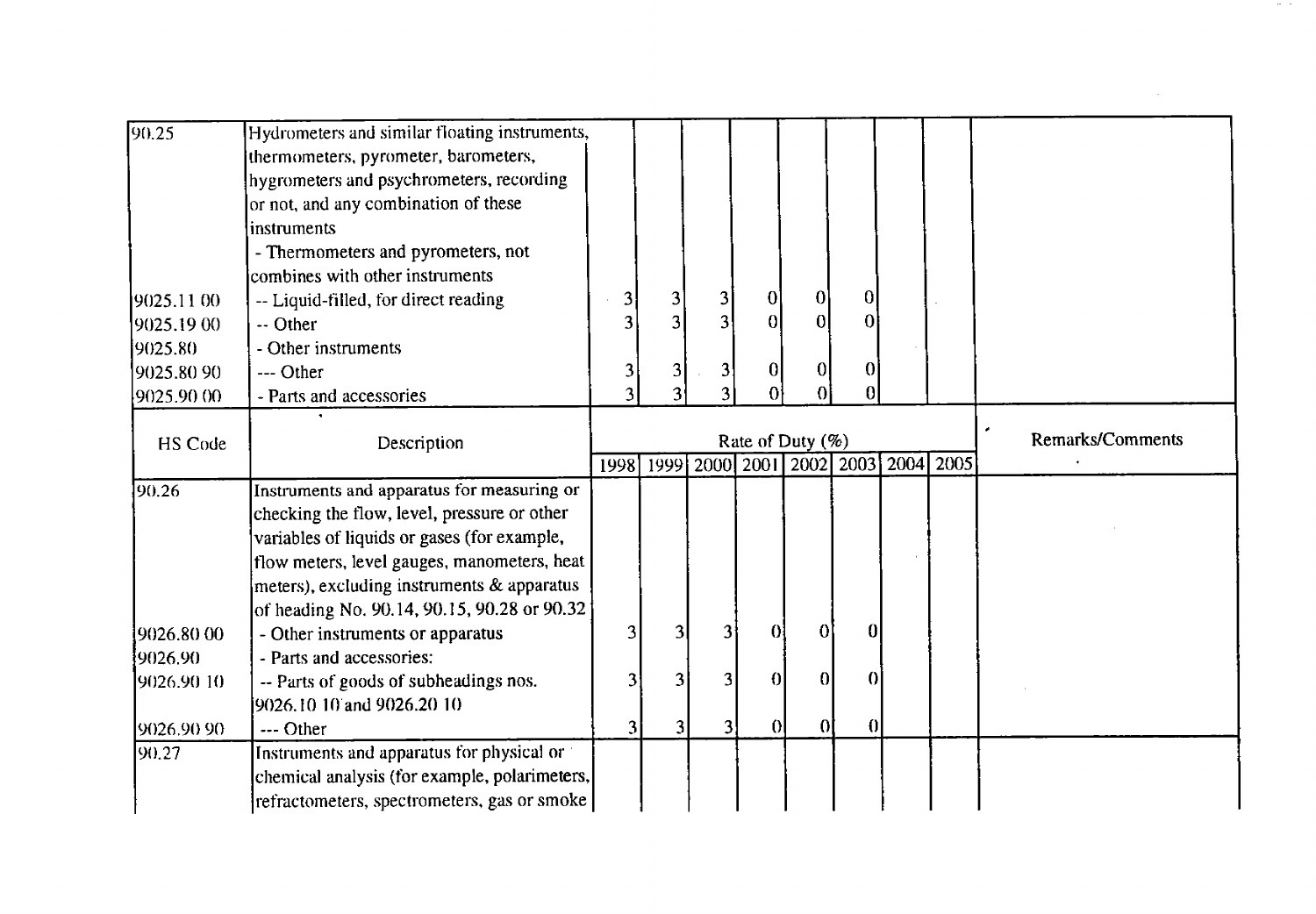| HS Code    | Description                                    |                         |                         |                | Rate of Duty (%) |                |                      |           |                                    | Remarks/Comments |
|------------|------------------------------------------------|-------------------------|-------------------------|----------------|------------------|----------------|----------------------|-----------|------------------------------------|------------------|
|            |                                                | 19981                   |                         |                |                  |                |                      |           | 1999 2000 2001 2002 2003 2004 2005 |                  |
| 9022.19 00 | - For other uses                               | 3                       | $\overline{3}$          | 3              | n۱               | $\Omega$       | $\Omega$             |           |                                    |                  |
|            | - Apparatus based on the use of alpha, beta,   |                         |                         |                |                  |                |                      |           |                                    |                  |
|            | or gamma radiations, whether or not for        |                         |                         |                |                  |                |                      |           |                                    |                  |
|            | medical, surgical, dental or veterinary uses,  |                         |                         |                |                  |                |                      |           |                                    |                  |
|            | including radiography or radiotheraphy         |                         |                         |                |                  |                |                      |           |                                    |                  |
|            | apparatus:                                     |                         |                         |                |                  |                |                      |           |                                    |                  |
| 9022.21 00 | -- For medical, surgical, dental or veterinary | 3                       | $\overline{3}$          | 3 <sup>l</sup> | 0                | 0              | 0                    |           |                                    |                  |
|            | luses                                          |                         |                         |                |                  |                |                      |           |                                    |                  |
| 9022.29 00 | -- For other uses                              | 3                       | $\overline{\mathbf{3}}$ | $\overline{3}$ | 0                | 0              | 0                    |           |                                    |                  |
| 9022.30.00 | - X-ray tubes                                  |                         | 3                       | $\overline{3}$ | $\overline{0}$   | $\overline{0}$ | $\vert 0 \vert$      |           |                                    |                  |
| 9022.90.00 | - Other, including parts and accessories       | 3 <sup>l</sup>          | $\overline{3}$          |                | $\overline{0}$   | 0              | $\bf{0}$             |           |                                    |                  |
| 9023.00.00 | Instruments, apparatus and models, designed    | $\overline{3}$          | 3                       |                | $\Omega$         |                | $\theta$<br>$\Omega$ |           |                                    |                  |
|            | for demonstrational purposes (for example,     |                         |                         |                |                  |                |                      |           |                                    |                  |
|            | in education or exhibitions), unsuitable for   |                         |                         |                |                  |                |                      |           |                                    |                  |
|            | other uses                                     |                         |                         |                |                  |                |                      |           |                                    |                  |
| 90.24      | Machines and appliances for testing the        |                         |                         |                |                  |                |                      |           |                                    |                  |
|            | hardness, strenth, compessibility, elasticity  |                         |                         |                |                  |                |                      |           |                                    |                  |
|            | or other mechanical properties of materials    |                         |                         |                |                  |                |                      |           |                                    |                  |
|            | (for example, metals, wood, textiles, paper,   |                         |                         |                |                  |                |                      |           |                                    |                  |
|            | plastics)                                      |                         |                         |                |                  |                |                      |           |                                    |                  |
| 9024.10.00 | - Machines and appliances for testing metals   | $\overline{\mathbf{3}}$ | $\overline{3}$          | $\mathbf{3}$   | $\overline{0}$   |                | 0                    | 0         |                                    |                  |
| 9024.80 00 | - Other machines and appliances                | 3                       | $\overline{3}$          | 3              | θi               |                | $\Omega$             | $\vert$ 0 |                                    |                  |
| 9024.90.00 | - Parts and accesories                         |                         | 3                       |                | Ωİ               |                |                      | 0         |                                    |                  |

 $\mathcal{L}(\mathcal{L}(\mathcal{L}))$  and  $\mathcal{L}(\mathcal{L}(\mathcal{L}))$  . The contribution of the contribution of the contribution of the contribution of the contribution of the contribution of the contribution of the contribution of the contribut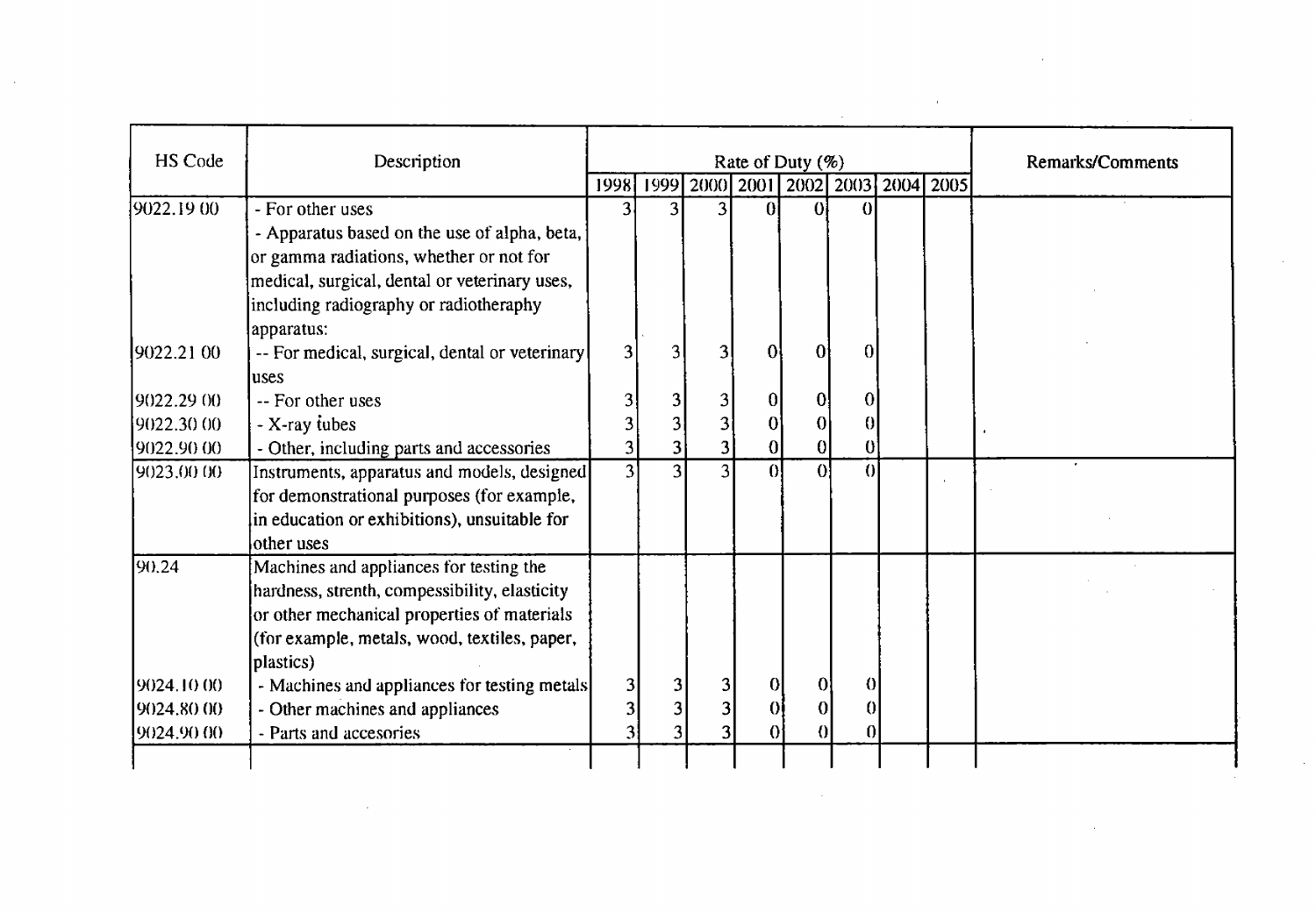| 9028.90.00            | - Parts and accessories                                                                      |                | 3                                                           | $\overline{3}$ | $\overline{0}$   | $\overline{0}$  | $\vert 0 \vert$ |  |  |                  |
|-----------------------|----------------------------------------------------------------------------------------------|----------------|-------------------------------------------------------------|----------------|------------------|-----------------|-----------------|--|--|------------------|
| 9028.30<br>9028.30.90 | - Electricity meters:<br>--- Other                                                           | 3              | 3                                                           | $\mathbf{3}$   | $\boldsymbol{0}$ | $\vert 0 \vert$ | $\vert$ $\vert$ |  |  |                  |
| 9028.20.90            | --- Other                                                                                    | 3              | 3                                                           | 3 <sub>1</sub> | $\overline{0}$   | 0               | $\vert$ 0       |  |  |                  |
| 9028.20               | - Liquid meters                                                                              |                |                                                             |                |                  |                 |                 |  |  |                  |
| !9028.10.00           | - Gas meters                                                                                 | 3              | $3^{\circ}$                                                 | $\overline{3}$ | $\overline{0}$   | 0               | $\Omega$        |  |  |                  |
|                       | meters, including calibrating meters therefor                                                |                |                                                             |                |                  |                 |                 |  |  |                  |
| 190.28                | Gas, liquid or electricity supply or production                                              |                |                                                             |                |                  |                 |                 |  |  |                  |
| 9027.90.00            | - Microtomes; parts and accessories                                                          | 3              | $\overline{3}$                                              | 3              | $\vert 0 \vert$  | ø               | $\theta$        |  |  |                  |
| 19027.80.00           | optical radiations (UV, visible, IR)<br>- Other instruments and apparatus using              | 3              | $\overline{3}$                                              | 3              | 0                | $\overline{0}$  | $\theta$        |  |  |                  |
| 9027.50.00            | - Other instruments and apparatus using                                                      |                |                                                             | 3              | ∩                | กเ              | <sup>0</sup>    |  |  |                  |
| HS Code               | Description                                                                                  |                | Rate of Duty (%)<br>1998 1999 2000 2001 2002 2003 2004 2005 |                |                  |                 |                 |  |  | Remarks/Comments |
| 9027.40.00            | - Exposure meters                                                                            | 3              | 3                                                           | 3              | 0                | $\overline{0}$  | $\Omega$        |  |  |                  |
|                       | spectrographs using optical radiation (UV,<br>visibles, IR)                                  |                |                                                             |                |                  |                 |                 |  |  |                  |
| 9027.3000             | linstruments<br>- Spectrometers, spectrophotometers and                                      | $\overline{3}$ | $\overline{3}$                                              | 3              | $\Omega$         | $\bf{0}$        | $\overline{0}$  |  |  |                  |
| 9027.20.00            | - Chromatographs and electrophoresis                                                         | $\overline{3}$ |                                                             | $\overline{3}$ | $\vert$ 0        | $\vert 0 \vert$ | $\overline{0}$  |  |  |                  |
| 9027.10.00            | (including exposure meters); microtomes<br>- Gas or smoke analysis apparatus                 | $\mathbf{3}$   | 3 <sup>1</sup><br>$\overline{3}$                            | $\mathbf{3}$   | 0                | $\bf{0}$        | $\theta$        |  |  |                  |
|                       | or checkingh quantities of heat, sound or light                                              |                |                                                             |                |                  |                 |                 |  |  |                  |
|                       | porosity, expansion, surface tension or the<br>like; instruments and apparatus for measuring |                |                                                             |                |                  |                 |                 |  |  |                  |
|                       | analysis apparatus); instruments and<br>apparatus for measuring or checking viscosity,       |                |                                                             |                |                  |                 |                 |  |  |                  |

 $\mathcal{L}^{\mathcal{L}}(\mathcal{L}^{\mathcal{L}})$  and  $\mathcal{L}^{\mathcal{L}}(\mathcal{L}^{\mathcal{L}})$  and  $\mathcal{L}^{\mathcal{L}}(\mathcal{L}^{\mathcal{L}})$ 

 $\label{eq:2.1} \frac{1}{\sqrt{2}}\sum_{i=1}^n\frac{1}{\sqrt{2}}\sum_{i=1}^n\frac{1}{\sqrt{2}}\sum_{i=1}^n\frac{1}{\sqrt{2}}\sum_{i=1}^n\frac{1}{\sqrt{2}}\sum_{i=1}^n\frac{1}{\sqrt{2}}\sum_{i=1}^n\frac{1}{\sqrt{2}}\sum_{i=1}^n\frac{1}{\sqrt{2}}\sum_{i=1}^n\frac{1}{\sqrt{2}}\sum_{i=1}^n\frac{1}{\sqrt{2}}\sum_{i=1}^n\frac{1}{\sqrt{2}}\sum_{i=1}^n\frac$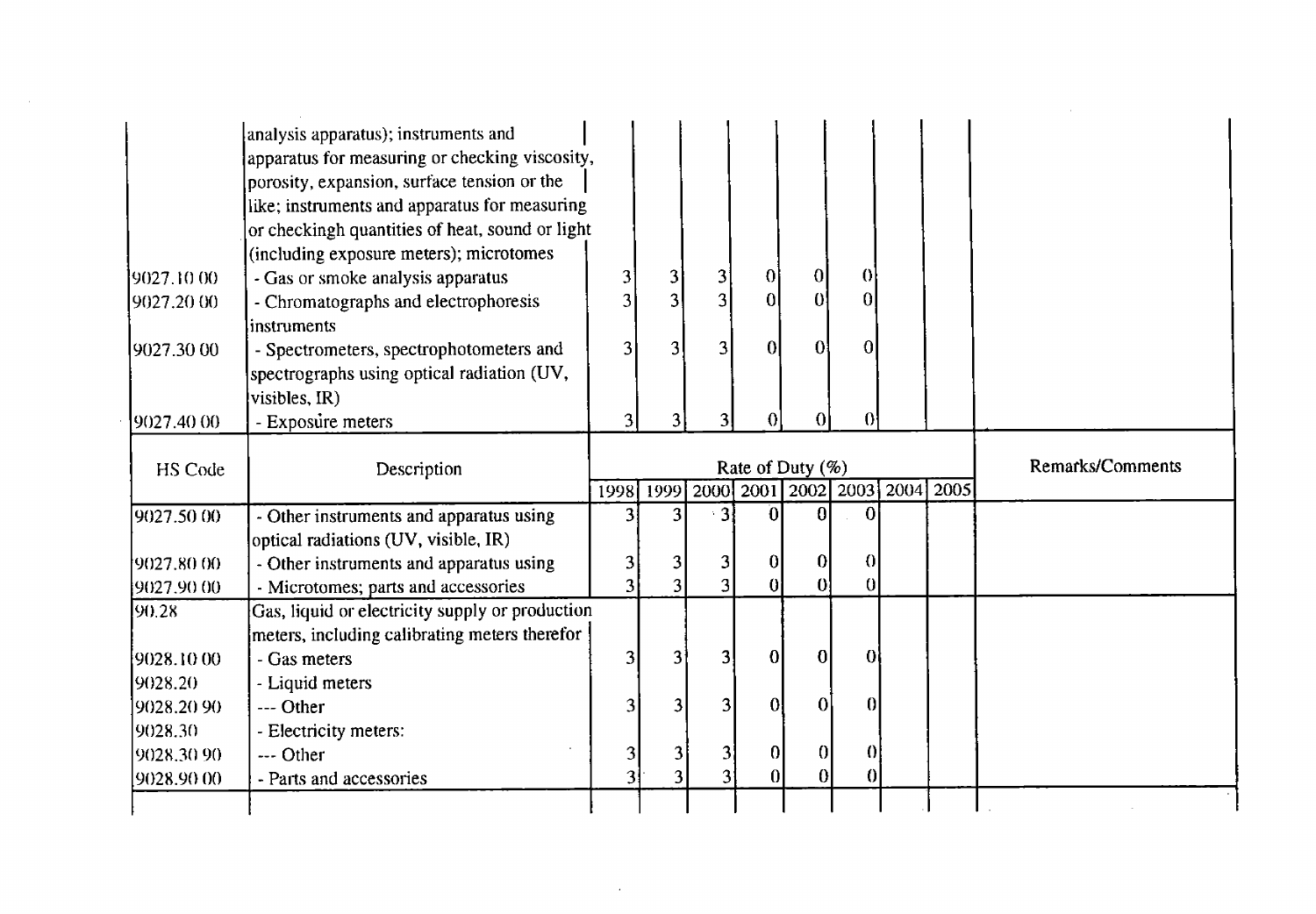| 90.30       | Oscilloscopes, spectrum analysers and other   |                         |                  |             |                          |                 |                  |  |      |                  |
|-------------|-----------------------------------------------|-------------------------|------------------|-------------|--------------------------|-----------------|------------------|--|------|------------------|
|             | instruments and apparatus for measuring or    |                         |                  |             |                          |                 |                  |  |      |                  |
|             | checking electrical quantities, excluding     |                         |                  |             |                          |                 |                  |  |      |                  |
|             | metters of heading No. 90.28; instruments     |                         |                  |             |                          |                 |                  |  |      |                  |
|             | and apparatus for measuring or detecting      |                         |                  |             |                          |                 |                  |  |      |                  |
|             | alpha, beta, gamma, X-ray, cosmic or other    |                         |                  |             |                          |                 |                  |  |      |                  |
|             | ionising radiations                           |                         |                  |             |                          |                 |                  |  |      |                  |
| 19030.10.00 | - Instruments and apparatus for measuring     | 3                       | 3                |             |                          |                 | $\Omega$         |  |      |                  |
|             | or detecting ionising radiations              |                         |                  |             |                          |                 |                  |  |      |                  |
| 9030.20.00  | - Cathode-ray oscilloscopes and cathode-ray   | $\overline{\mathbf{3}}$ | 3                | 3           | $\theta$                 | $\bf{0}$        | 0                |  |      |                  |
|             | oscillographs                                 |                         |                  |             |                          |                 |                  |  |      |                  |
|             | - Other instruments and apparatus for         |                         |                  |             |                          |                 |                  |  |      |                  |
|             | measuring or checking voltage, current,       |                         |                  |             |                          |                 |                  |  |      |                  |
|             | resistance or power, without a recording      |                         |                  |             |                          |                 |                  |  |      |                  |
|             | device:                                       |                         |                  |             |                          |                 |                  |  |      |                  |
| 9030.31 00  | -- Multimeters                                | 3                       |                  | 3           | 0                        | 0               | $\theta$         |  |      |                  |
| 9030.39     | -- Other:                                     |                         |                  |             |                          |                 |                  |  |      |                  |
| 9030.39 90  | --- Other                                     |                         |                  | $3^{\circ}$ |                          | 0               | $\boldsymbol{0}$ |  |      |                  |
| HS Code     | Description                                   |                         | Rate of Duty (%) |             |                          |                 |                  |  |      | Remarks/Comments |
|             |                                               | 1998                    | 1999             |             | 2000 2001 2002 2003 2004 |                 |                  |  | 2005 |                  |
| 9030.40 00  | - Other instruments and apparatus, specially  |                         |                  |             |                          | 0               |                  |  |      |                  |
|             | designed for telecommunications (for example  |                         |                  |             |                          |                 |                  |  |      |                  |
|             | cross-talk meters, gain measuring instruments |                         |                  |             |                          |                 |                  |  |      |                  |
|             | distortion factor meters, psophometers)       |                         |                  |             |                          |                 |                  |  |      |                  |
|             | - Other instruments and apparatus:            |                         |                  |             |                          |                 |                  |  |      |                  |
| 9030.82 00  | -- For measuring or checking semi conducto    | 3                       | 3                | 3           | $\Omega$                 | $\vert 0 \vert$ | $\bf{0}$         |  |      |                  |
|             | wafers and devices                            |                         |                  |             |                          |                 |                  |  |      |                  |
|             |                                               |                         |                  |             |                          |                 |                  |  |      |                  |

 $\sim 10^{-1}$ 

 $\sim$